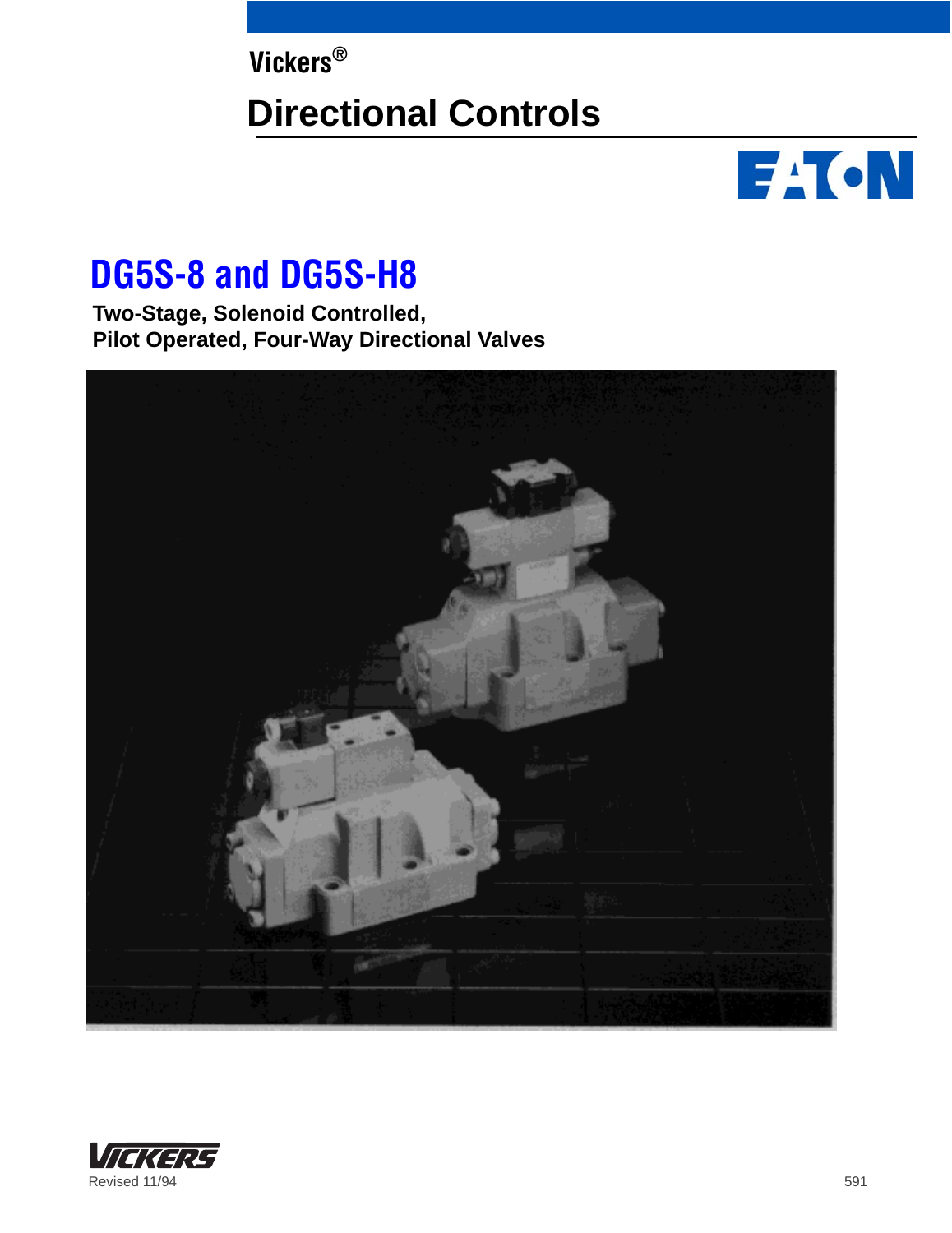# **Introduction**

# **General Description**

The DG5S-8 and DG5S-H8 are two-stage directional valves with an integrally mounted DG4V3(S) (wet armature solenoid) pilot valve.

These valves are used to control the direction of flow in hydraulic circuits. This directional control in turn provides control over the movement of a cylinder or the rotation of a hydraulic motor.

# **Features and Benefits**

- Suitable for the most demanding industrial applications with DG5S-H8 flow capacities up to 530 L/min (140 USgpm) and rated pressure of 310 bar (4500 psi).
- Available with a wide variety of spool and spring arrangements, stroke and pilot choke adjustments, integral check valves, and port orifices.
- Uses Vickers DG4V3(S) pilot valve for exceptional responsiveness, durability, and ease of servicing.
- Numerous electrical options allow full compatibility and easy, reliable connection in any system application.
- Fast response and standard low shock models available.
- Solid cast body and core passages for maximum strength and minimal pressure drop.
- High-force solenoids and centering springs assure consistent shifting through a wide range of pressure and silting extremes.
- Designed and backed by Vickers, with over 70 years as the global leader in fluid power and motion control.

# **Cross Section of Typical Valve (DG5S-8-6B-T-M-U-H5-30)**

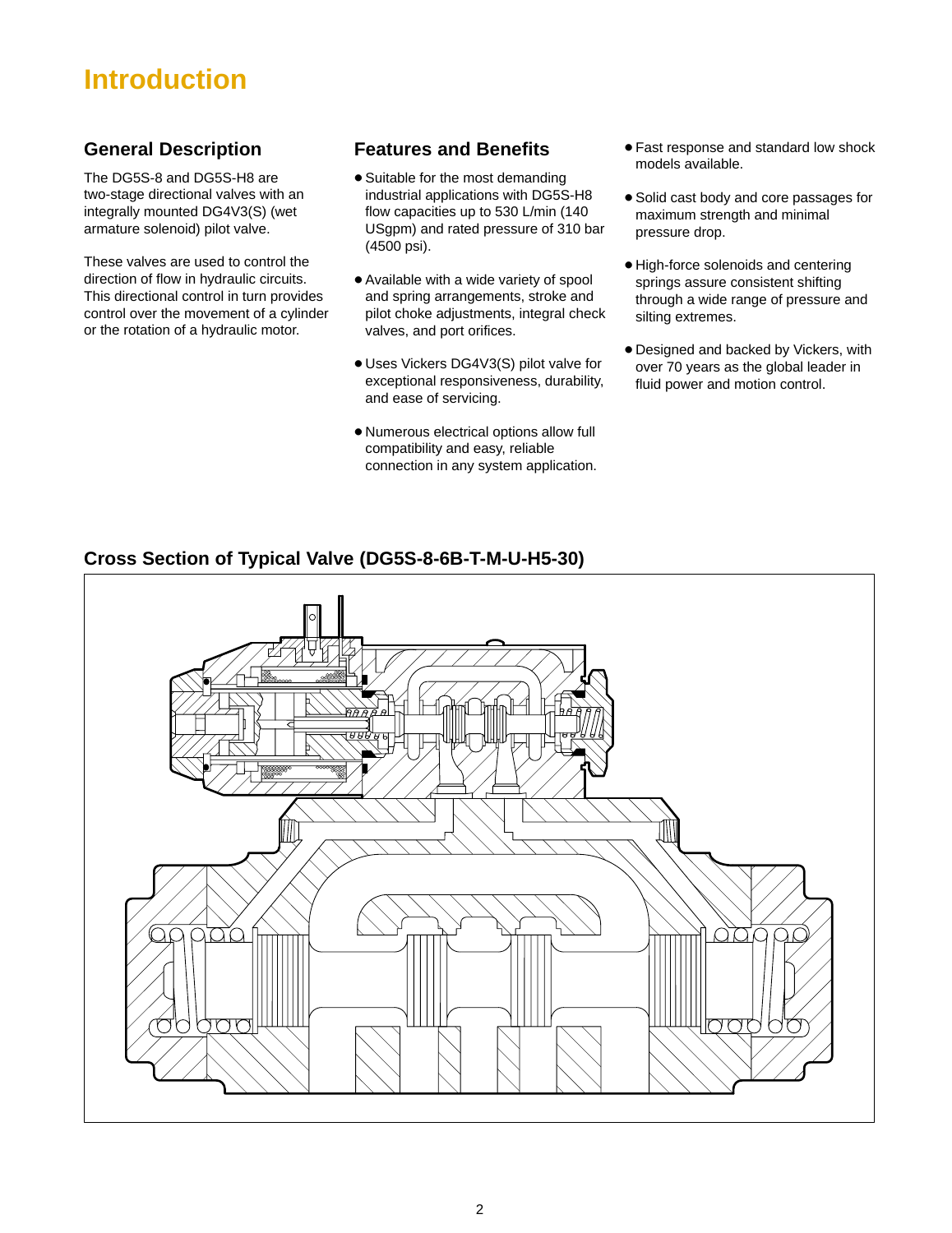# **Table of Contents**

| <b>Model Series</b> | <b>Recommended Flow</b>           | <b>Maximum Operating Pressure</b> | Page |
|---------------------|-----------------------------------|-----------------------------------|------|
| <b>DG5S-8</b>       | To 170 L/min (45 USgpm)           | 210 bar (3000 psi)                | 4    |
| DG5S-H8 (High Flow) | To 265 L/min (70 USgpm)           | 310 bar (4500 psi)                | 6    |
|                     | Accessories and Weights           |                                   | 22   |
|                     | Installation and Application Data |                                   | 24   |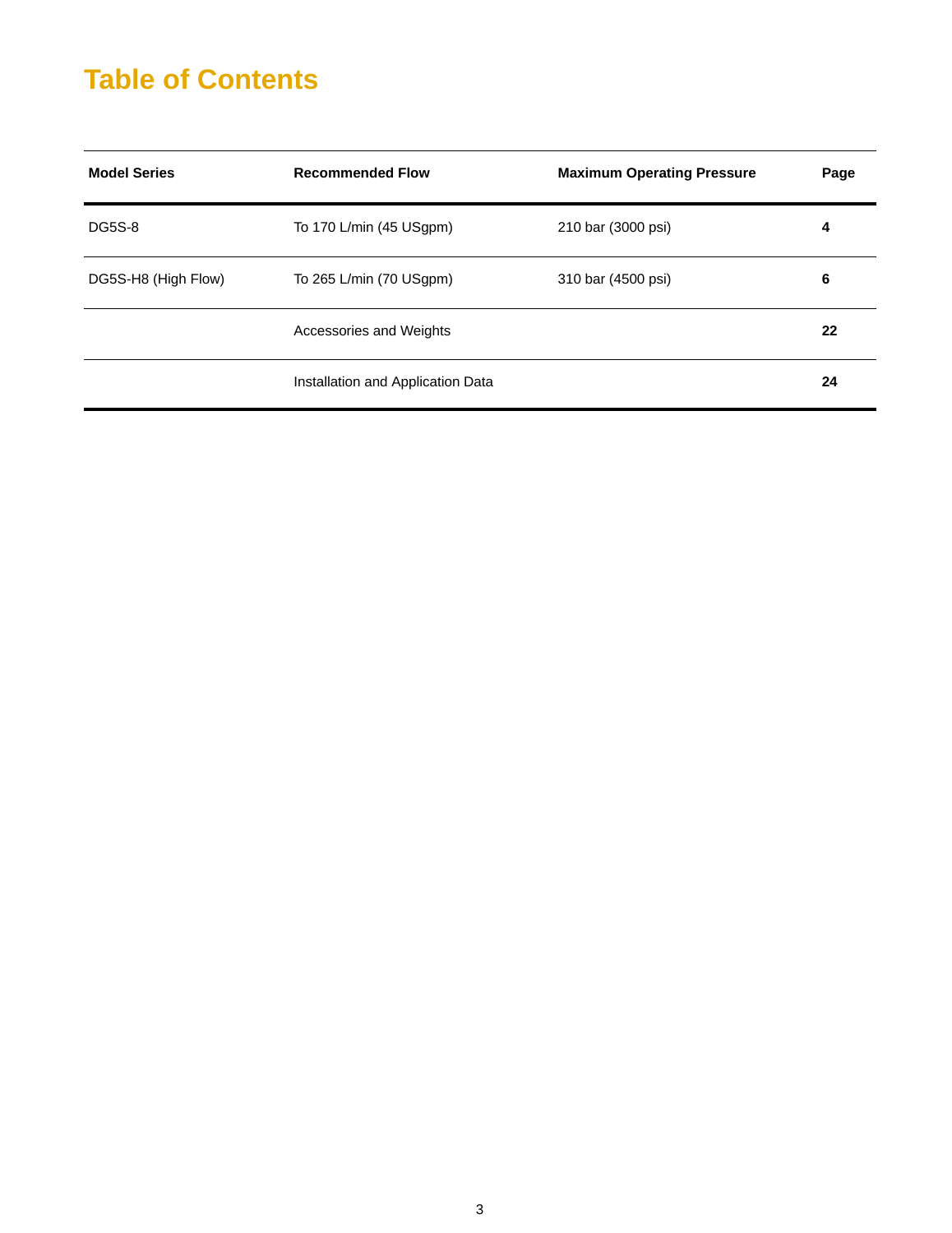# <span id="page-3-0"></span>**Ratings**

| Recommended            | <b>Maximum</b><br><b>Operating</b><br><b>Pressure</b> |                                                      | <b>Maximum Tank Line Pressure</b><br>bar (psi) |                                        |                                                         |
|------------------------|-------------------------------------------------------|------------------------------------------------------|------------------------------------------------|----------------------------------------|---------------------------------------------------------|
| Flow*<br>L/min (USgpm) | (Ports P, A, & B)<br>bar (psi)                        | <b>Maximum Pilot</b><br><b>Pressure</b><br>bar (psi) | <b>External Drain</b><br><b>Models</b>         | <b>Internal Drain</b><br><b>Models</b> | <b>Mounting Pattern</b>                                 |
| To 170 (45)            | 210 (3000)                                            | 210 (3000)                                           | 210 (3000)                                     | 210 (3000)                             | ISO 4401-08, NFPA D08<br>(formerly D06), and ANSI B93.7 |

Maximum flow table see page 8

# **Model Codes**



#### **Viton seals**  $|1|$

F3 – For mineral oil & fire resistant fluids Blank – Omit if not required

#### **Series designation** 2

- D Directional control valve
- G Manifold or subplate mounted
- 5 Solenoid controlled, pilot operated S – Sliding spool, rated pressure
	- 210 bar (3000 psi)

#### **Interface** 3

8 – NFPA D08 (ISO 4401-08)

#### **Spool type**  $|4|$

- Code Center position
- 0 Open to T all ports
- 1 Open P & A to T, closed B
- 2 Closed to T all ports
- 3 Closed P & B, open A to T
- \*\*4 Tandem P to T, closed crossover
- 6 Closed P only, open A & B to T
- 7 Open P to A & B, closed T
- \*\*8 Tandem P to T, open crossover
- 9 Open to T all ports over tapers
- 11 Open P & B to T, closed A
- 31 Closed P & A, open B to T
- 33 Closed P, open A & B to T over tapers
- 52 Closed center all ports

#### **Spool/Spring arrangement** 5

- A Spring offset to A port
- B Spring centered, solenoid A removed
- C Spring centered
- D Pressure centered
- $F -$  Spring offset to A port, shift to center
- $N No$  spring detented (pilot only)

#### **Left hand assembly**  $\boxed{6}$

L – Left hand, single solenoid only. Omit if not required. (For right hand assembly, P to A port when solenoid A is energized.) Blank – Omit if not required

#### **Manual override** 7

- Blank Plain override solenoid ends only
- H Waterproof override solenoid ends only
- H2 Waterproof override both ends of single solenoid
- P2 Plain override both ends of single solenoid
- Y Lockable manual overrides solenoid ends only/DC only
- Z No overrides in either end

#### **Response type** 8

– Fast response

Blank – Standard low shock models

#### **Spool control modifications**  $|9|$

- 1 Stroke adjustment both ends
- 2 Pilot choke (dual) adjustment
- 3 Pilot choke and stroke adjustment
- 7 Stroke adjustment A port end only
- 8 Stroke adjustment B port end only
- 2-7 Dual pilot choke and stroke
- adjustment A port end only 2-8 – Dual pilot choke and stroke adjustment B port end only

Blank – Omit if not required

## **Pilot pressure** 10

E – External pilot pressure

Blank – Internal pilot pressure

#### **Pilot drain** 11

- Internal pilot drain Blank – External pilot drain

#### **Pressure port check valve** 12

 $K - 0.35$  bar (5 psi) cracking pressure  $R - 3,45$  bar (50 psi) cracking pressure S – 5,20 bar (75 psi) cracking pressure Blank – Omit if not required

\*\* Type 4 and 8 spools may spin within the body causing unusual valve body wear. With this and other spool types, valve malfunction may occur. Where these applications exist use the DG5S-8\*-30/40 EN470 special designator for 4C/8C anti-spin spools/springs.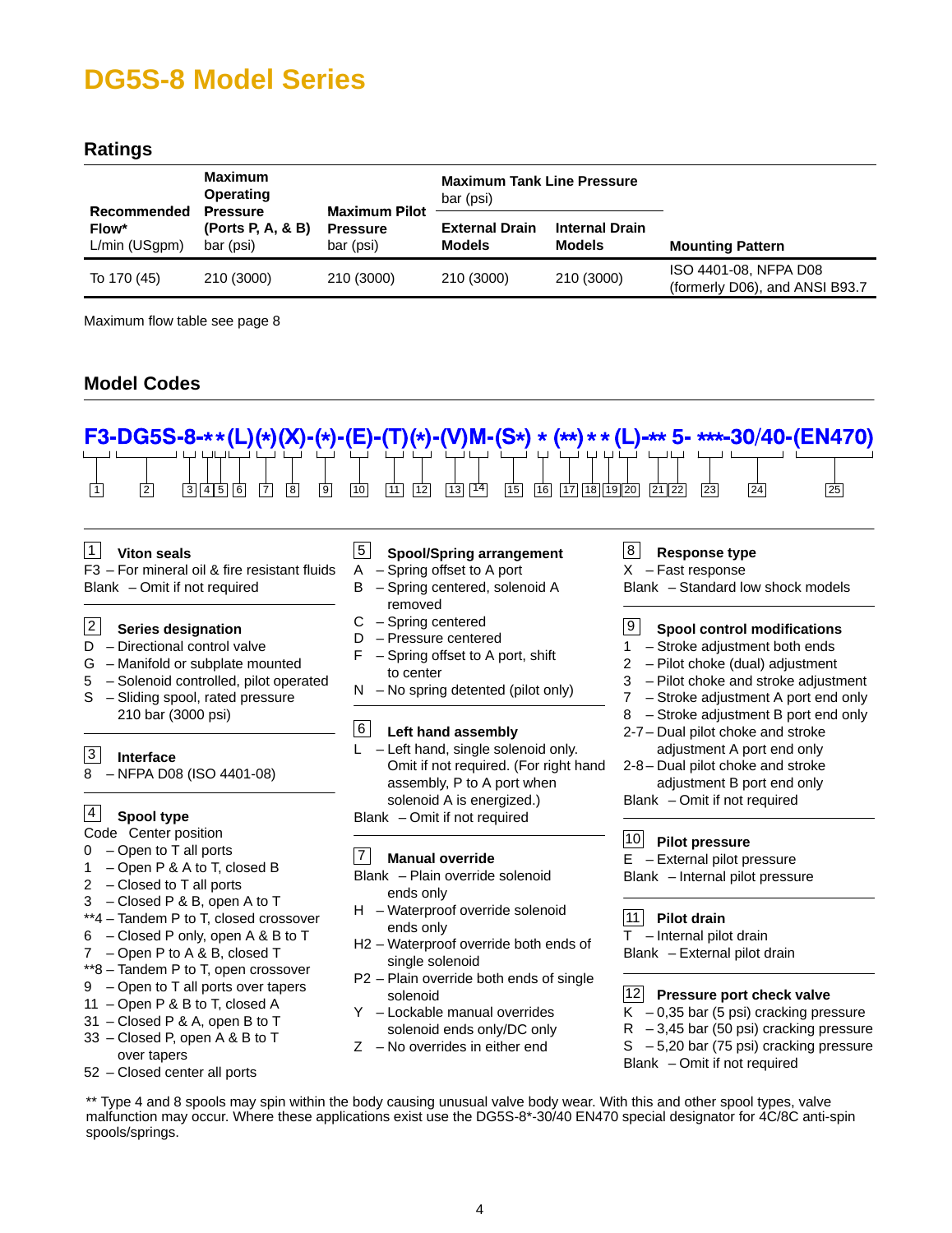# **Model Codes** (continued)

- **Solenoid energization identity** 13
- V Solenoid identification determined by position of solenoid (solenoid A at port A end and/or solenoid B at port B end)
- Blank Standard arrangement for ANSI B93.9 (energize solenoid A for flow P to A port)

(Code V for any valve with code 4 or code 8 spool)

#### **Flag symbol**  $|14|$

M – Electrical options and features

- 15 Spool indicator switch (Available on models with high performance pilot DG4V3 only)
- S3 Normally open (available on valves with code P\* only)
- S4 Normally closed (available on valves with code P\* only)
- S5 Free leads (available on valves with coil type code F only)
- S6 LVDT type DC switch with Pg7 connector plug

# 16 Coil type

- $U ISO 4400$
- $F Flying lead$
- SP1 Single 6,3 mm spade to IEC 760
- SP2 Dual 6,3 mm spade to IEC 760

### **Electrical connections** 17

- (Code F coil only)
- T Wired terminal block
- PA Instaplug male receptacle only
- PB Instaplug male & female receptacle
- PA3 Three pin connector
- PA5 Five pin connector
- Blank Omit if not required

### **Housing** 18

- (Code F coil only)
- W  $-$ <sup>1</sup>/<sub>2</sub> NPT thread wiring housing
- J 20 mm thread wiring housing
- Blank Omit if not required

#### **Electrical options** (Code U coil only) 19

- 1 ISO with fitted plug
- $6 ISO$  with fitted plug and lights

#### **Solenoid indicator lights** 20

- (Code F coil with code T electrical connections only)
- $L$  Indicator lights
- Blank Omit if not required

### **Coil identification** 21

- A 110V AC 50 Hz
- B 110V AC 50 Hz/120V AC 60 Hz\*
- C 220V AC 50 Hz
- D 220V AC 50 Hz/240V AC 60 Hz\*
- $G 12$  VDC
- $H 24$  VDC
- DJ 98 VDC
- P 110 VDC

\* For 60 Hz or dual frequency

#### **Pilot valve tank pressure rating** 22

- 2 10 bar (145 psi) DG4V3-60 with S3, S4, or S5 spool indicator switch
- 5 100 bar (1450 psi) DG4V3S-60
- 6 210 bar (3000 psi) DG4V3-60 with AC solenoids and optional S6 spool indicator switch
- 7 210 bar (3000 psi) DG4V3-60 with DC solenoids and optional S6 spool indicator switch

### **Pilot valve port orifices** 23

Code Orifice diameter \*00– Solid plug \*03– 0,30 mm (0.012 in) \*06– 0,60 mm (0.024 in) \*08– 0,80 mm (0.030 in) \*10– 1,00 mm (0.040 in) \*13– 1,30 mm (0.050 in) \*15– 1,50 mm (0.060 in) \*20– 2,00 mm (0.080 in) \*23– 2,30 mm (0.090 in) Blank – Omit if not required  $(* = P, T, A, and/or B as required)$ 

#### **Design number** 24

30 – DG4V3S-60 pilot valve 40 – DG4V3-60 pilot valve (Subject to change. Installation dimensions same for designs 30 through 39 and 40 through 49.)

**Special Feature** 25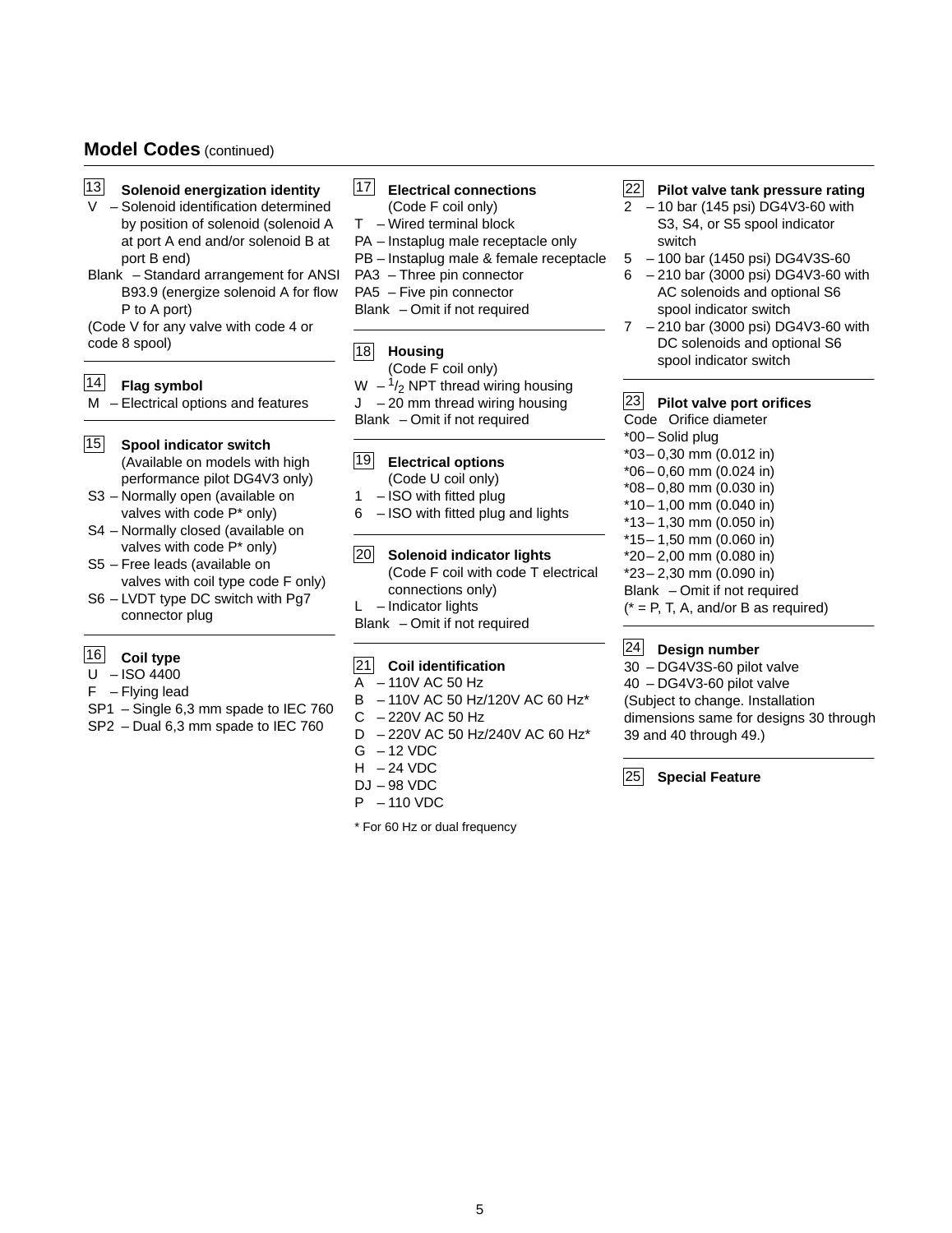# **Performance Characteristics**

## **Shift Time**

Shift time is defined as the elapsed time from when the pilot valve solenoid is energized to the time the main stage spool shifts to its full stroke. Shift time curves are shown for standard low shock and fast response models at 210 bar (3000 psi) system pressure with various pilot pressures and spools. Pressure centering time curves are shown for pressure centered models. Approximate spring centering times are also listed for spring centered models.

## **Shifting Action**

The pilot valve solenoids of spring centered, pressure centered, and spring offset models must be energized continuously to keep the main stage spool in the shifted position. No-spring detented models only need to be energized momentarily (for approximately 0.1 second).

Spring centered and pressure centered models return the valve spool to the center position when both solenoids are de-energized or pilot pressure fails or falls below minimum requirements. Spring offset models return the spool to the offset position by pilot pressure when the solenoid is de-energized.

When no-spring detented models are de-energized, the pilot and main spools remain in their last position as long as there are no unusual shock, vibration, or pressure transients, and the spool axis is horizontal. If pilot pressure fails or falls below the minimum, the main spool will spring center (at spring centered flow rates), but will not drift to a reversal of flow position. The pilot stage will remain in the detented position.

## **CAUTION**

Be careful when setting up flow conditions for the spring centered position of the main stage spool in no-spring detented models. Be sure to consider the effect of the direction of the flow and the pilot pressure. The type 9 main spool may not ensure sufficient pilot pressure in the center position.

## **Shift Time For AC Models at Rated Flow and Pressure**

(Add approximately 25 milliseconds for DC models)



### **Spring Centering Times at Rated Flow and Pressure**

| <b>Spool</b><br><b>Types</b> | АC<br>Models | DC<br><b>Models</b> |
|------------------------------|--------------|---------------------|
| 2, 3, 6, 7,<br>31, 33, 52    | .050 sec     | .070 sec            |
| 0, 1, 11                     | .070 sec     | .100 sec            |
| 4.8                          | .090 sec     | .120 sec            |
| я                            | .135 sec     | .160 sec            |

### **Fast Response**

Valves with the fast response option have decreased shift time, but increased system shock generation. Fast response is available by adding the symbol "X" in the eighth position of the model code (example: DG5S-8-2C**X**-M-W\*-20). The shift time and centering time curves show both standard and fast response times. Because of the high drain line pressure transients generated during shifting, use of the fast response option is not recommended for pilot pressures exceeding 140 bar (2000 psi).

### **Centering Times for Pressure Centered Valves at Rated Pressure (A**→**P or B**→**P)**

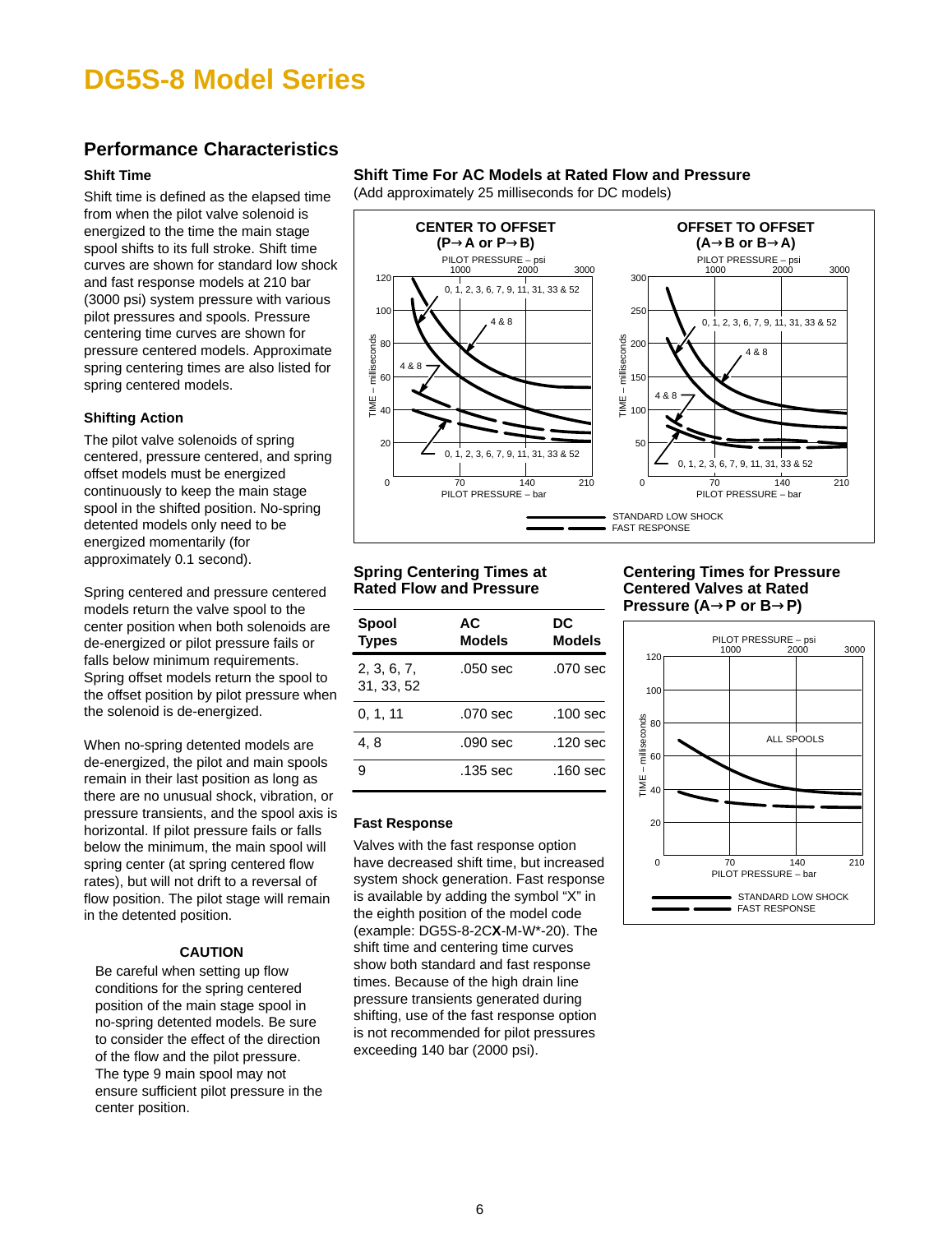| Spool<br><b>Type</b> | <b>Center</b><br><b>Position</b>      | Spool<br><b>Type</b>                    | <b>Center</b><br><b>Position</b> | Spool<br><b>Type</b>     | <b>Center</b><br><b>Position</b> | Spool<br><b>Type</b> | <b>Center</b><br><b>Position</b>             | Spool<br><b>Type</b> | <b>Center</b><br><b>Position</b> |
|----------------------|---------------------------------------|-----------------------------------------|----------------------------------|--------------------------|----------------------------------|----------------------|----------------------------------------------|----------------------|----------------------------------|
| $\mathbf 0$          | B<br>A<br>P<br>T                      | 3                                       | B<br>A<br>P<br>Т                 | 7                        | B<br>A<br>P<br>т                 | 11                   | B<br>A<br>ᆠ<br>т<br>P                        | 52                   | (Below)                          |
| 1                    | $\, {\bf B}$<br>A<br>ᅩ<br>P<br>T      | $\overline{a}$<br>(Closed<br>Crossover) | B<br>A<br>$\overline{P}$<br>T    | 8<br>(Open<br>Crossover) | B<br>Α<br>P<br>т                 | 31                   | B<br>A<br>ᆠ<br>$\mathbf \tau$<br>P<br>т      | A                    | B                                |
| $\overline{c}$       | $\, {\bf B}$<br>A<br>┷<br>ᅩ<br>P<br>т | $\,6\,$                                 | B<br>Α<br>P<br>т                 | $\boldsymbol{9}$         | B<br>Α<br>Ж<br>P                 | 33                   | $\, {\bf B}$<br>A<br>$\mathcal{K}$<br>т<br>P | P                    | $\mathbf T$                      |

# **Spool Type and Center Position**

# **Minimum Pilot Pressure Requirements**

|                                            |                                            | Minimum Pilot Pressure bar (psi)                                              |                                                                                                   |  |  |
|--------------------------------------------|--------------------------------------------|-------------------------------------------------------------------------------|---------------------------------------------------------------------------------------------------|--|--|
| Spool-Spring<br>Arrangement                | Spool Type                                 | For Recommended Flow at<br><b>System Pressure Up to</b><br>210 bar (3000 psi) | <b>For Maximum Flow Without</b><br><b>Malfunction at System</b><br>Pressure of 210 bar (3000 psi) |  |  |
| <b>Spring Centered</b>                     | 0, 1, 4, 7, 8, 9, and 11<br>(open center)  | 5(75)                                                                         | 5(75)                                                                                             |  |  |
| <b>Spring Offset</b><br>No-Spring Detented | 2, 3, 6, 31, 33, and 52<br>(closed center) | 8(120)                                                                        | 10 (150)                                                                                          |  |  |
|                                            | 0, 1, 4, 8, 9, and 11                      | P to A: $5(75)$                                                               | P to A: $5(75)$                                                                                   |  |  |
| <b>Pressure Centered</b>                   | (open center)                              | P to B: 10 (150)                                                              | P to B: 10 (150)                                                                                  |  |  |
|                                            | 2, 3, 6, 31, and 33                        | P to A: 8 (120)                                                               | P to A: 10 (150)                                                                                  |  |  |
|                                            | (closed center)                            | P to B: 16 (240)                                                              | P to B: 20 (300)                                                                                  |  |  |

# **Application Guidance**

The pilot pressure stated is based on internally piloted and externally drained models in which the pilot pressure is equal to pressure at the "P" port. With models having open center spools, pilot pressure can be assured by imposing a back pressure of at least the required minimum pilot pressure at the tank outlet connection (this back pressure will be present at cylinder ports if the spool type is 0, 1, 9, or 11), or by using an integral check valve that will not impose the additional pressure at the cylinder ports (see integral check valve note). Normally, internal pilot pressure for closed center spools is readily available. When pilot pressure from a separate source is required for either open or closed center spools, an external connection in the valve can be provided. (Add "E" to the model code.)

# **NOTE**

Surges of oil in a common pilot valve drain line serving these and other valves can be of sufficient magnitude to cause inadvertent shifting of these valves. This is particularly critical in the no-spring detented type valves. Separate tank lines or a vented drain manifold with a continuous downward path to tank is necessary.

Any sliding spool, if held shifted under pressure for long periods of time, may stick and not spring return due to fluid residue formation (silting) and, therefore, should be cycled periodically to prevent this from happening.

When using as other than a normal four-way valve, consult your local Vickers representative.

## **Mounting Position**

No-spring detented type valves must be installed with the longitudinal axis horizontal for good machine reliability. Mounting position of spring centered and spring offset valves is unrestricted provided that the pilot pressure is maintained as required. (Spring offset valves do not have a spring in the main spool section.)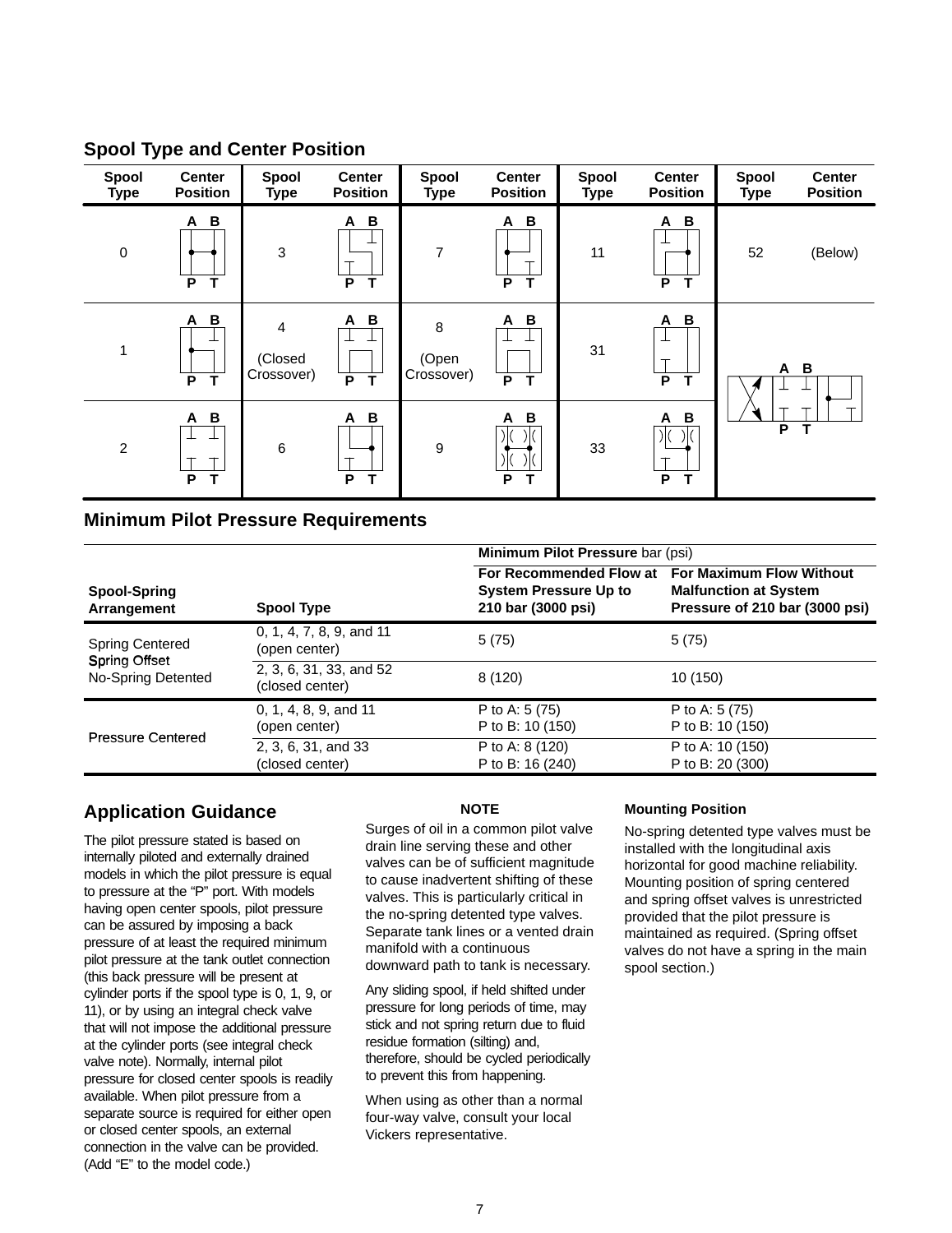# **Graphical Symbols**



# **Flow Ratings**

|                                             |                                          | Recommended<br><b>Flow Capacity at</b> | <b>Maximum Flow Without Malfunction at:</b> |                                     |                                     |  |
|---------------------------------------------|------------------------------------------|----------------------------------------|---------------------------------------------|-------------------------------------|-------------------------------------|--|
| <b>Valve</b><br><b>Type</b>                 | Spool<br>Type                            | 210 bar (3000 psi)<br>L/min (USgpm)    | 70 bar (1000 psi)<br>L/min (USgpm)          | 140 bar (2000 psi)<br>L/min (USgpm) | 210 bar (3000 psi)<br>L/min (USgpm) |  |
| Spring Offset 'A'                           | 0, 2, 6, 9, 33                           | 170 (45)                               | 380 (100)                                   | 380 (100)                           | 380 (100)                           |  |
| <b>Spring Centered</b>                      | $0, 2, 3, 6, 31, 33, 52*$                | 170 (45)                               | 380 (100)                                   | 380 (100)                           | 380 (100)                           |  |
| Single Solenoid 'B'                         | 1, 4, 7, 11                              | 170 (45)                               | 303(80)                                     | 303 (80)                            | 303(80)                             |  |
| Spring Centered 'C'<br><b>Spring Offset</b> | 8                                        | 170 (45)                               | 303(80)                                     | 303(80)                             | $303(80)$ <sup>+</sup>              |  |
| Shift to Center 'F'                         | 9                                        | 133 (35)                               | 190 (50)                                    | 133 (35)                            | 133 (35)                            |  |
| <b>Pressure Centered</b><br>'D'             | 0, 1, 2, 3, 4, 6, 7, 8,<br>9, 11, 31, 33 | 170 (45)                               | 380 (100)                                   | 380 (100)                           | 380 (100)                           |  |
| No-Spring Detented<br>ʻN'                   | 0, 2, 6, 9, 33                           | 170 (45)                               | 380 (100)                                   | 380 (100)                           | 380 (100)                           |  |

† Fast valve switching of large oil volumes without adequate decompression circuitry can develop instantaneous flows well above maximum ratings. Type 4 and 8 spools may spin within body causing unusual valve body wear. With this and other spool types, valve malfunction may occur. Where these applications exist use the DG5S-8\*-30/40 EN470 special feature designator for 4C/8C anti-spin spools/prings.

\* Spool type 52 for Spring Centered 'C' type valves only.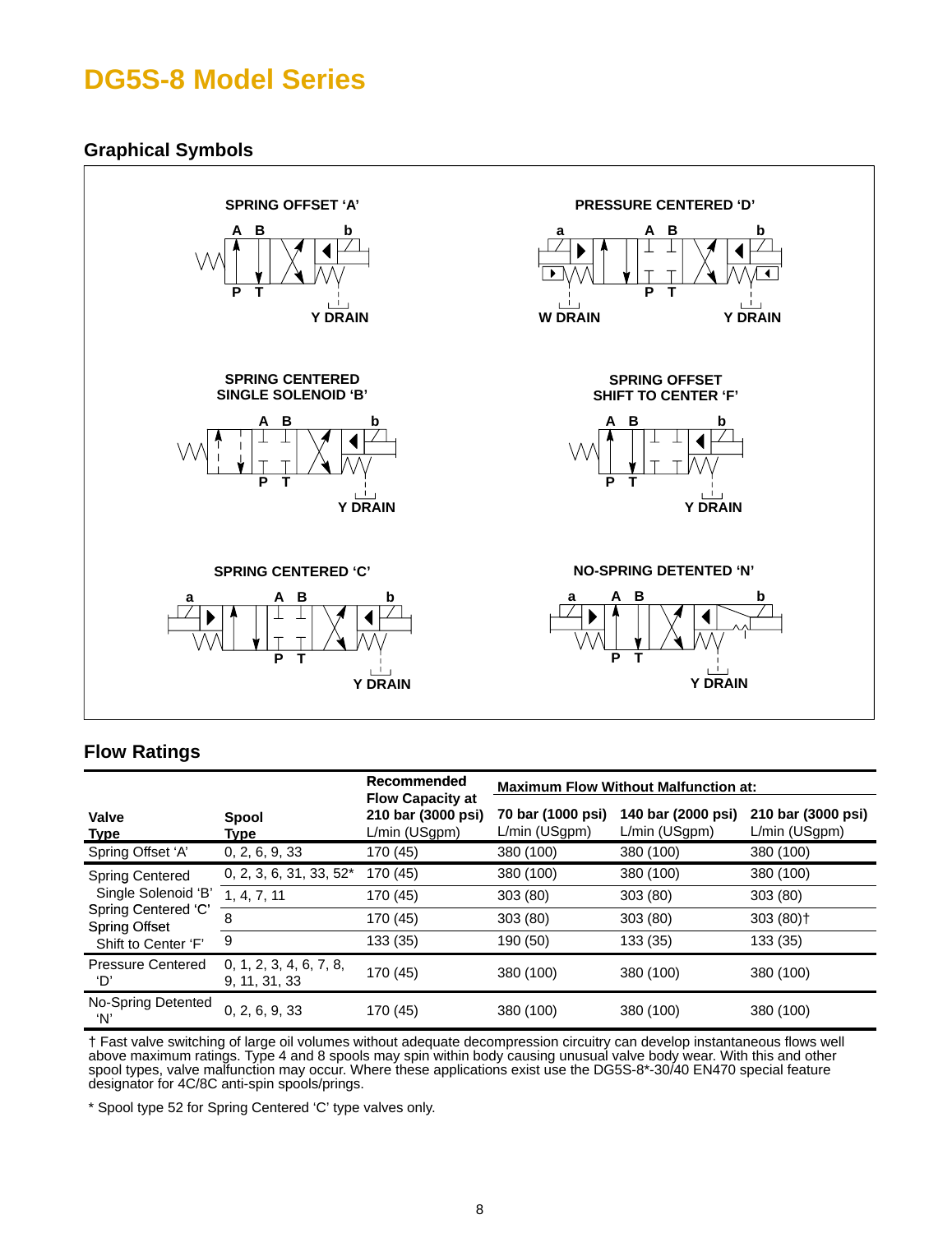# **Pressure Drop**

The following table lists the appropriate pressure drop curve between ports for each spool type.

| Spool          | <b>Pressure Drop Curve Number</b> |                  |                  |                   |                            |  |  |
|----------------|-----------------------------------|------------------|------------------|-------------------|----------------------------|--|--|
| <b>Type</b>    | $P\rightarrow A$                  | $B\rightarrow T$ | $P\rightarrow B$ | $A \rightarrow T$ | $P\rightarrow T$ On Center |  |  |
| 0              | $\overline{2}$                    | 3                | 2                | $\overline{2}$    |                            |  |  |
|                | $\overline{2}$                    | 4                | 3                | 2                 | $\overline{2}$             |  |  |
| $\overline{2}$ | 3                                 | 4                | 3                | $\overline{2}$    |                            |  |  |
| 3              | 3                                 | 4                | 3                | 2                 |                            |  |  |
| 4              | 6                                 | 6                | 6                | 6                 | 5                          |  |  |
| 6              | 3                                 | 3                | 3                | $\overline{2}$    |                            |  |  |
| 7              | 1                                 | 4                | 1                | 2                 |                            |  |  |
| 8              | $\overline{2}$                    | 5                | 2                | 5                 | 4                          |  |  |
| 9              | 2                                 | 3                | 2                | 2                 |                            |  |  |
| 11             | 3                                 | 3                | $\overline{2}$   | $\overline{2}$    | $\overline{2}$             |  |  |
| 31             | 3                                 | 3                | 3                | 2                 |                            |  |  |
| 33             | 3                                 | 4                | 3                | 2                 |                            |  |  |
| 52             | 3                                 |                  | 3                | 2                 |                            |  |  |

**Contact your Vickers representative.** 

♦ 13,8 bar (200 psi) at 95 L/min (25 USgpm) and 43,3 bar (700 psi) at 170 L/min (45 USgpm)

For example, to find the pressure drop from "P" to "B" for a valve with a type 2 spool, first locate 2 in the Spool Type column. The reference curve number at the intersection of the type 2 row and the P→B column is 3.

The pressure drop curves give approximate pressure drop  $(\Delta P)$  when passing 21 cSt (100 SUS) fluid(s) having 0.865 specific gravity (G). To calculate the pressure drop for any other specific gravity  $(G_1)$ , use the formula  $\Delta P_1 = \Delta P(G_1/G)$ . For any other viscosity, the pressure drop will change as follows:

| <b>Viscosity</b><br>cSt (SUS) | Percentage of $\Delta P$<br>(approx.) |
|-------------------------------|---------------------------------------|
| 14 (75)                       | 93                                    |
| 32 (150)                      | 111                                   |
| 43 (200)                      | 119                                   |
| 54 (250)                      | 126                                   |
| 65 (300)                      | 132                                   |
| 76 (350)                      | 137                                   |
| 86 (400)                      | 141                                   |

### **Pressure Drop Curves**

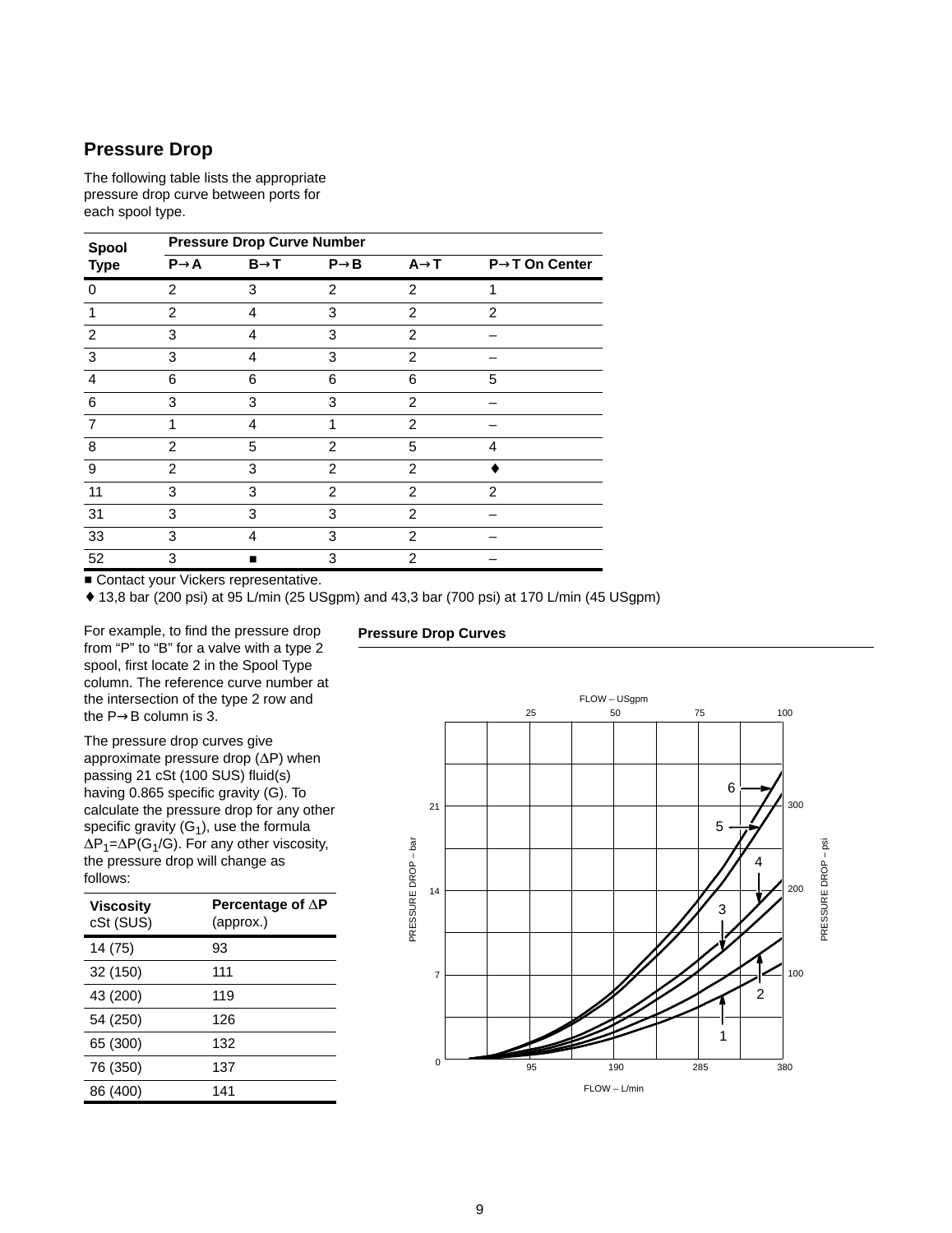# **Dimensions in mm (inches)**

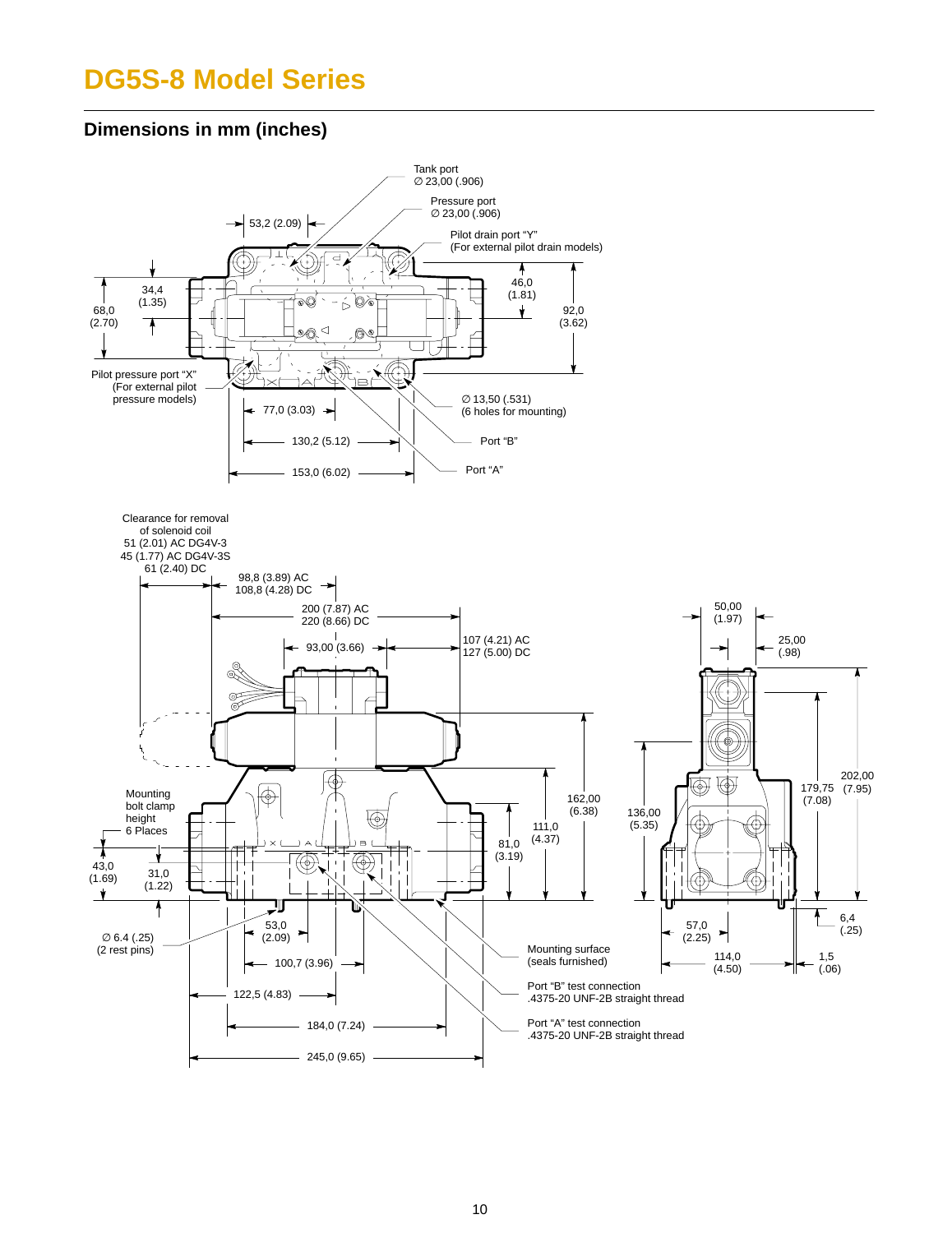# **Pilot Choke and Stroke Adjustments**

## **Pilot Choke Adjustment(s)**

Pilot choke is adjusted by backing off locknuts and turning adjusting screws inward (clockwise) to decrease rate of spool travel and outward (counterclockwise) to increase the rate. Pilot oil for models with this feature should be taken from a source having a constant pressure. See spool control modifications in model code.

# **Stroke Adjustment(s)**

Stroke adjustment limits movement of the main stage spool. Backing off the jam nut and turning the adjusting screw inward (clockwise) decreases spool stroke. See spool control modifications in model code.



# **Pilot Valve Port Restrictor Plugs**

Restrictor plugs are available for use in ports P, T, A, or B. These can be used for restricting flow or for circuit dampening. Restrictor plugs are not recommended for use above 210 bar (3000 psi) system pressure.

| Part    |                       | Model |
|---------|-----------------------|-------|
| Number† | Orifice $\varnothing$ | Code  |
| 694353  | Blank                 | *00   |
| 694341  | 0,30 (0.012)          | *በ3   |
| 694342  | 0,60 (0.024)          | *06   |
| 694343  | 0,80 (0.030)          | *08   |
| 694344  | 1,00 (0.040)          | *10   |
| 694345  | 1,30 (0.050)          | *13   |
| 694346  | 1,50 (0.060)          | $*15$ |
| 694347  | 2,00 (0.080)          | *20   |
| 694348  | 2,30 (0.090)          | *23   |

 – Available in multiples of 25 per part number

\* – P, T, A, or B as required

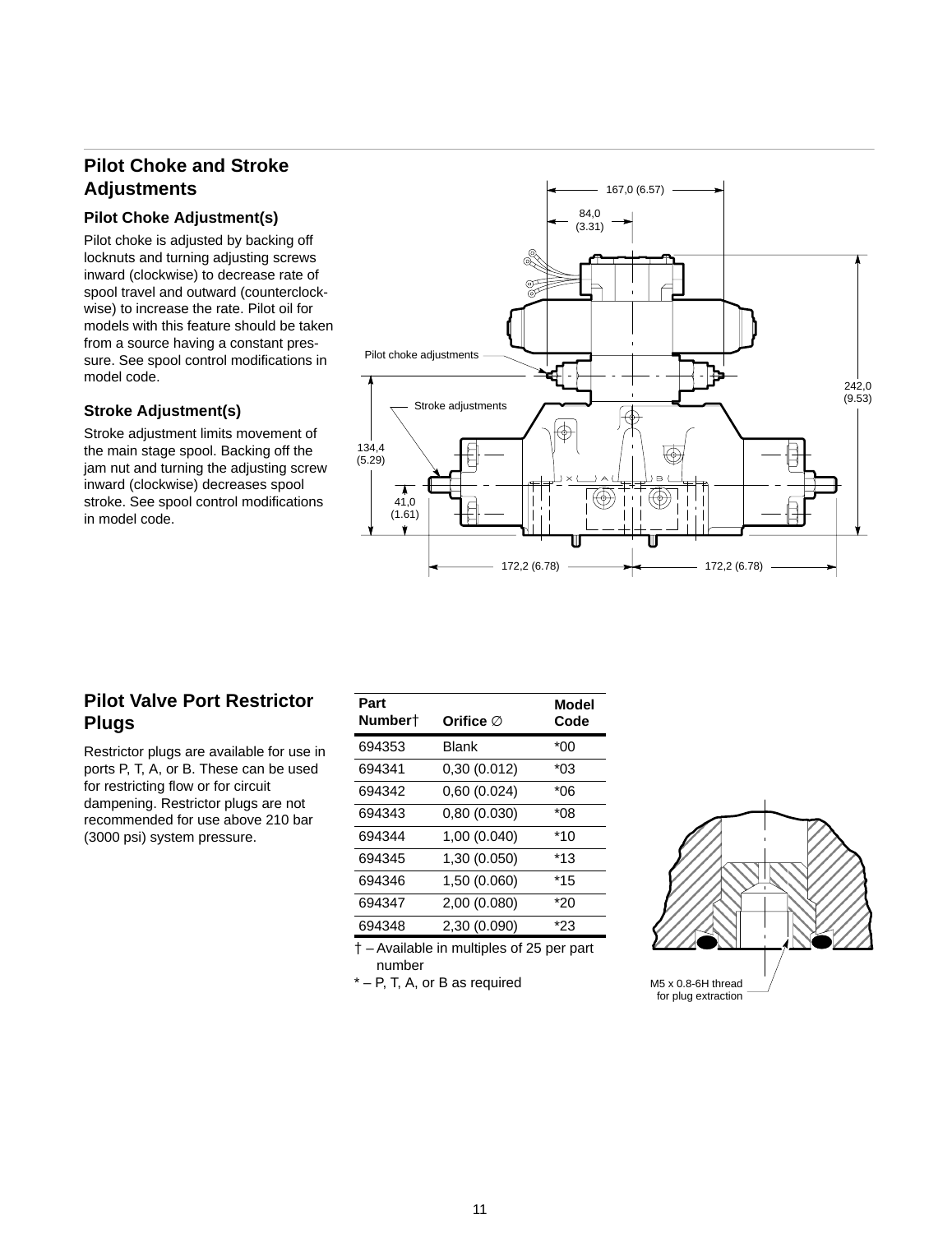# **Optional Features**

## **Integral Check Valves**

### **For Internal Pilot Pressure:**

An integral pressure port check is required for "internally piloted" valves with open center spools (0, 1, 4, 8, 9, and 11). The pilot pressure generated is the total of the "P→T" drop through the valve in the center condition, the pressure drop through the check valve, and the pressure at the tank port. For proper operation, the total pressure drop must be greater than the minimum required pilot pressure (see chart).

### **To Prevent Load Drop:**

A check valve in the pressure port can be used to prevent reverse flow from a cylinder port to the pressure port.

For minimum pilot pressure table see page 7

## **Pressure Centered Valves**

This option provides faster spring centering time by using pilot pressure to center the spool. The centering springs are used in addition to pilot pressure to insure positive centering of the spool. The valve spool is returned to center position by pilot pressure and centering springs when both solenoids are de-energized. If pilot pressure fails or falls below the required minimum, the spool will return to center position at minimum pilot pressure flow rates for pressure centered valves. Pilot pressure is not available through use of an integral check valve. The pressure centering times for pressure centered models are shown in curves for various pilot pressures. See page 6.

# **Pressure Drop Across Check Valve**



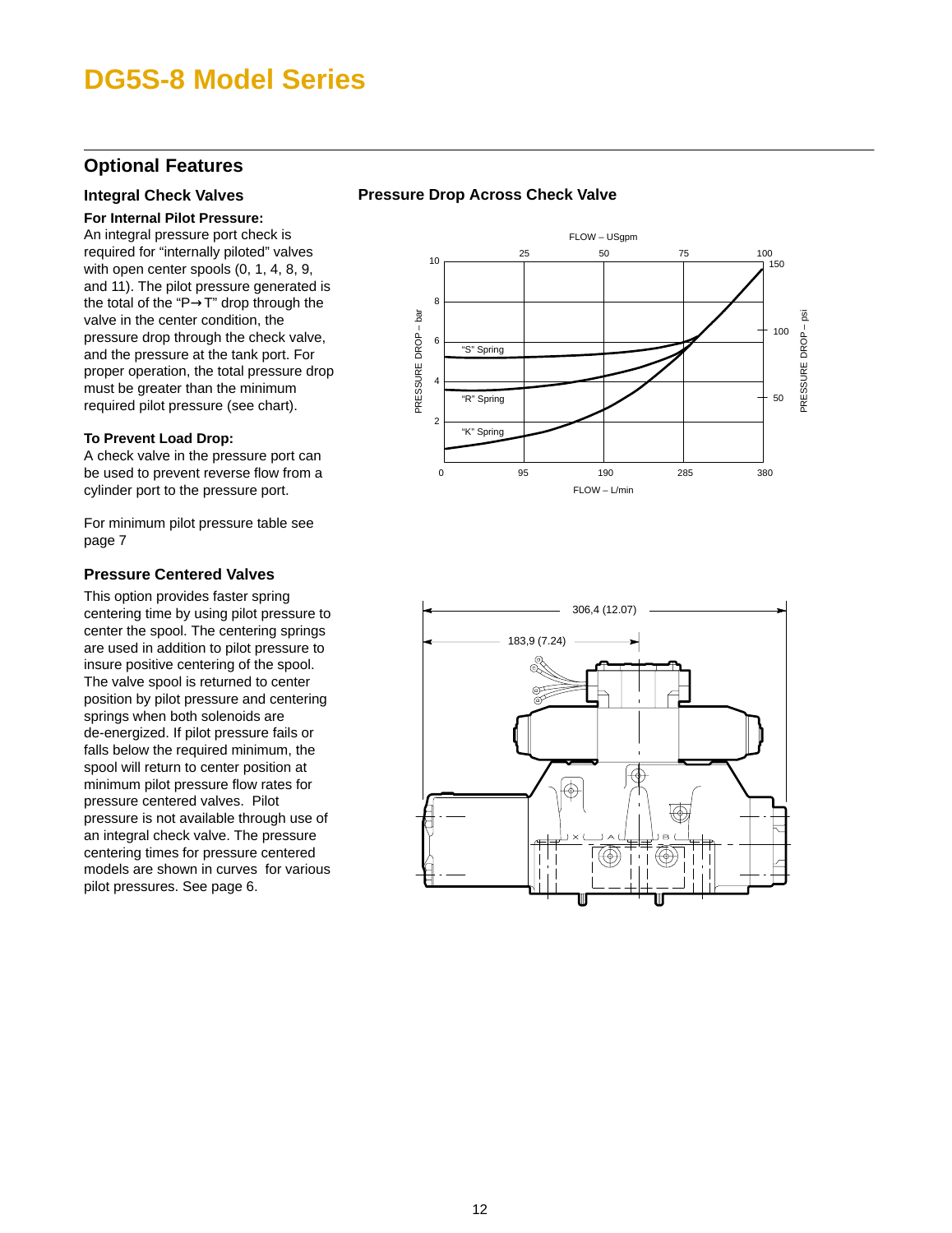# <span id="page-12-0"></span>**Ratings**

| <b>Maximum</b><br><b>Operating</b>    |                                                   | <b>Maximum Pilot</b>         | <b>Maximum Tank Line Pressure</b><br>bar (psi) |                                        |                                                         |
|---------------------------------------|---------------------------------------------------|------------------------------|------------------------------------------------|----------------------------------------|---------------------------------------------------------|
| Recommended<br>Flow*<br>L/min (USgpm) | <b>Pressure</b><br>(Ports P, A, & B)<br>bar (psi) | <b>Pressure</b><br>bar (psi) | <b>External Drain</b><br><b>Models</b>         | <b>Internal Drain</b><br><b>Models</b> | <b>Mounting Pattern</b>                                 |
| To 265 (70)                           | 310 (4500)                                        | 310 (4500)                   | 310 (4500)                                     | 210 (3000)                             | ISO 4401-08, NFPA D08<br>(formerly D06), and ANSI B93.7 |

\*See maximum flow table on page 17.

# **Model Codes**



#### **Viton seals**  $|1|$

F3 – For mineral oil & fire resistant fluids Blank – Omit if not required

#### **Series designation** 2

- D Directional control valve
- G Manifold or subplate mounted
- 5 Solenoid controlled, pilot operated S – Sliding spool, rated pressure
- 310 bar (4500 psi)

#### **High flow interface** 3

8 – NFPA D08 (ISO 4401-08)

#### **Spool type** 4

- Code Center position
- 0 Open to T all ports
- 1 Open P & A to T, closed B
- 2 Closed to T all ports
- 3 Closed P & B, open A to T
- 4 Tandem P to T, closed crossover
- 6 Closed P only, open A & B to T
- 8 Tandem P to T, open crossover
- 9 Open to T all ports over tapers
- 11 Open P & B to T, closed A
- 31 Closed P & A, open B to T
- 33 Closed P, open A & B to T over tapers

#### **Spool/Spring arrangement** 5

- A Spring offset to A port
- B Spring centered, solenoid A removed
- C Spring centered
- F Spring offset to A port, shift to center
- N No spring detented (pilot only)

#### **Left hand assembly**  $|6|$

L – Left hand, single solenoid only. Omit if not required. (For right hand assembly, P to A port when solenoid A is energized.) Blank – Omit if not required

#### **Manual override** 7

- Blank Plain override solenoid ends only
- H Waterproof override solenoid ends only
- H2 Waterproof override both ends of single solenoid
- P2 Plain override both ends of single solenoid
- Y Lockable manual overrides solenoid ends only/DC only
- Z No overrides in either end

## **Response type**

- X Fast response
- Blank Standard low shock models

#### **Spool control modifications**  $|9|$

- 1 Stroke adjustment both ends
- 2 Pilot choke (dual) adjustment
- 3 Pilot choke and stroke adjustment
- 7 Stroke adjustment A port end only
- 8 Stroke adjustment B port end only
- 2-7 Dual pilot choke and stroke adjustment A port end only
- 2-8 Dual pilot choke and stroke adjustment B port end only
- Blank Omit if not required

### **Pilot pressure** 10

E – External pilot pressure

Blank – Internal pilot pressure

## **Pilot drain** 11

- Internal pilot drain

Blank – External pilot drain

### **Pressure port check valve** 12

- $K 0,35$  bar (5 psi) cracking pressure
- $R 3,45$  bar (50 psi) cracking pressure
- S 5,20 bar (75 psi) cracking pressure
- Blank Omit if not required

8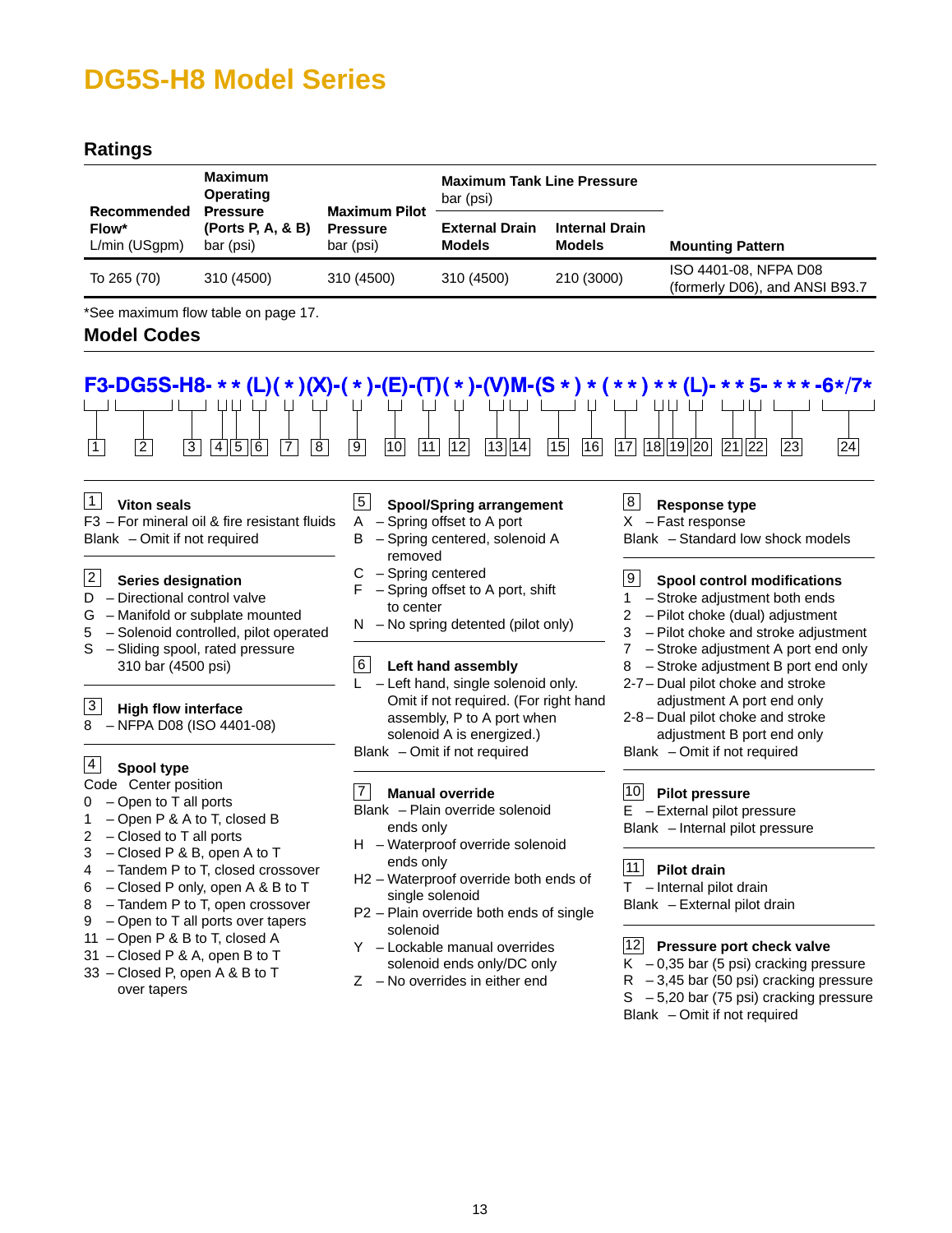# **Model Codes** (continued)

- 13 Solenoid energization identity
- V Solenoid identification determined by position of solenoid (solenoid A at port A end and/or solenoid B at port B end)
- Blank Standard arrangement for ANSI B93.9 (energize solenoid A for flow P to A port)

(Code V for any valve with code 4 or code 8 spool)

### **Flag symbol** 14

M – Electrical options and features

- **Spool indicator switch** 15 (Available on models with high performance pilot DG4V3 only)
- S3 Normally open (available on valves with code P\* only)
- S4 Normally closed (available on valves with code P\* only)
- S5 Free leads (available on valves with coil type code F only)
- S6 LVDT type DC switch with Pg7 connector plug

## 16 Coil type

- $U ISO 4400$
- $F Flying lead$
- SP1 Single 6,3 mm spade to IEC 760
- SP2 Dual 6,3 mm spade to IEC 760

### **Electrical connections** 17

- (Code F coil only)
- T Wired terminal block
- PA Instaplug male receptacle only
- PB Instaplug male & female receptacle
- PA3 Three pin connector
- PA5 Five pin connector
- Blank Omit if not required

### **Housing** 18

- (Code F coil only)
- $W 1/2$  NPT thread wiring housing
- J 20 mm thread wiring housing
- Blank Omit if not required

#### **Electrical options** (Code U coil only)  $\overline{19}$

- 
- 1 ISO with fitted plug 6 – ISO with fitted plug and lights
- 

#### **Solenoid indicator lights** 20

- (Code F coil with code T electrical connections only)  $L$  – Indicator lights
- 
- Blank Omit if not required

### **Coil identification** 21

- A 110V AC 50 Hz
- B 110V AC 50 Hz/120V AC 60 Hz\*
- C 220V AC 50 Hz
- D 220V AC 50 Hz/240V AC 60 Hz\*
- $G 12$  VDC
- $H 24$  VDC
- DJ 98 VDC
- P 110 VDC

\* For 60 Hz or dual frequency

#### **Pilot valve tank pressure rating** 22

- 2 10 bar (145 psi) DG4V3-60 with S3, S4, or S5 spool indicator switch
- 5 100 bar (1450 psi) DG4V3S-60
- 6 210 bar (3000 psi) DG4V3-60 with AC solenoids and optional S6 spool indicator switch
- 7 210 bar (3000 psi) DG4V3-60 with DC solenoids and optional S6 spool indicator switch

### **Pilot valve port orifices** 23

Code Orifice diameter \*00– Solid plug \*03– 0,30 mm (0.012 in) \*06– 0,60 mm (0.024 in) \*08– 0,80 mm (0.030 in) \*10– 1,00 mm (0.040 in) \*13– 1,30 mm (0.050 in) \*15– 1,50 mm (0.060 in) \*20– 2,00 mm (0.080 in) \*23– 2,30 mm (0.090 in) Blank – Omit if not required  $(* = P, T, A, and/or B as required)$ 

#### **Design number** 24

60 – DG4V3S-60 pilot valve 70 – DG4V3-60 pilot valve (Subject to change. Installation dimensions same for designs 60 through 69 and 70 through 79.) 61 – For DG4V-3S-60 piloted valves with 4C/8C type special anti-spin main

stage spools/spring. 71 – For DG4V-3-60 piloted valves with 4C/8C type special anti-spin main stage spools/springs.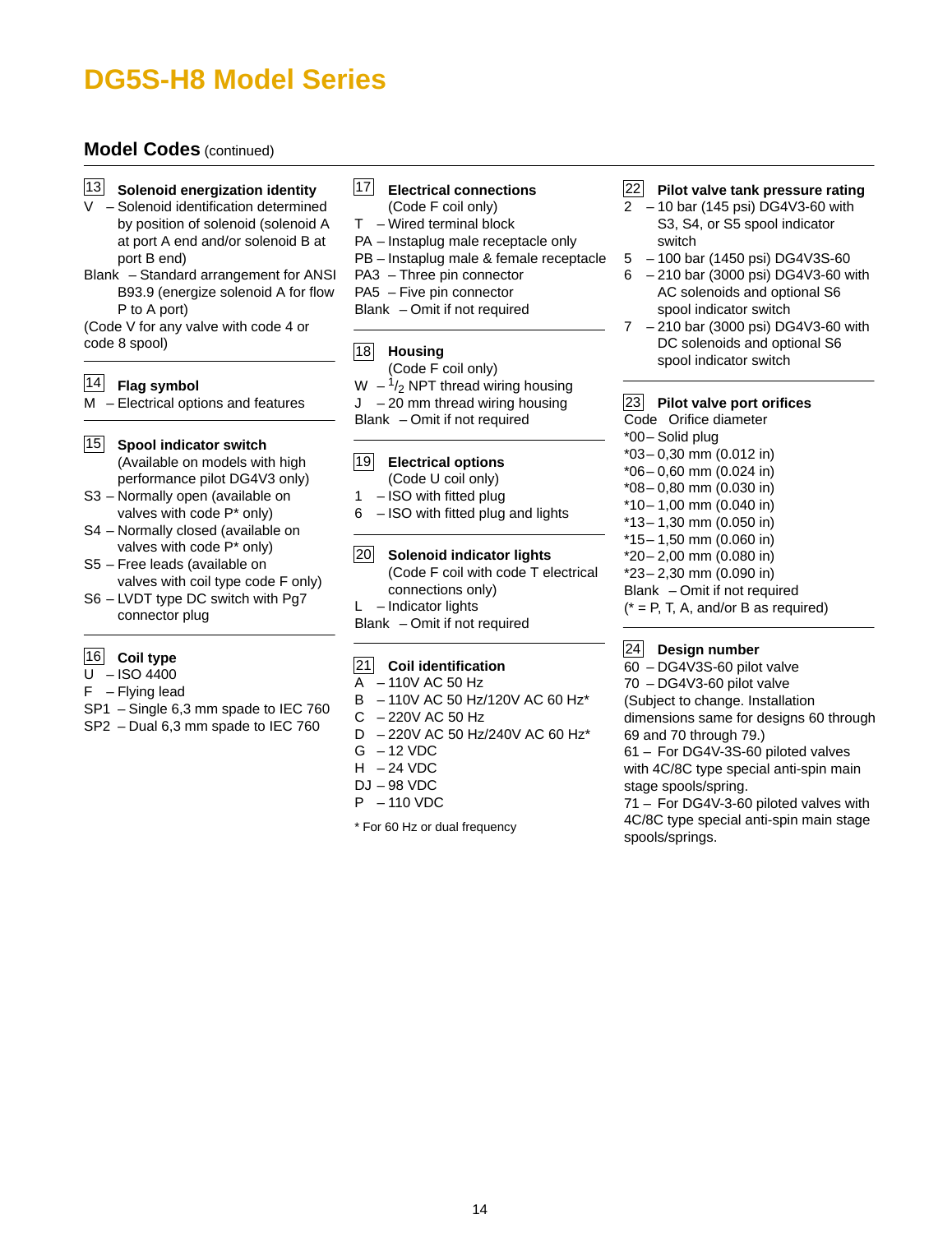# **Performance Characteristics**

### **Shift Time**

Shift time is defined as the elapsed time from when the pilot valve solenoid is energized to the time the main stage spool shifts to its full stroke. Shift time curves are shown for standard low shock and fast response models at 210 bar (3000 psi) system pressure with various pilot pressures and spools. Pressure centering time curves are shown for pressure centered models. Approximate spring centering times are also listed for spring centered models.

### **Shifting Action**

The pilot valve solenoids of spring centered and spring offset models must be energized continuously to keep the main stage spool in the shifted position. No-spring detented models only need to be energized momentarily (for approximately 0.1 second).

Spring centered models return the valve spool to the center position when both solenoids are de-energized or pilot pressure fails or falls below minimum requirements. Spring offset models return the spool to the offset position by pilot pressure when the solenoid is de-energized.

When no-spring detented models are de-energized, the pilot and main spools remain in their last position as long as there are no unusual shock, vibration, or pressure transients, and the spool axis is horizontal. If pilot pressure fails or falls below the minimum, the main spool will spring center (at spring centered flow rates), but will not drift to a reversal of flow position. The pilot stage will remain in the detented position.

### **CAUTION**

Be careful when setting up flow conditions for the spring centered position of the main stage spool in no-spring detented models. Be sure to consider the effect of the direction of the flow and the pilot pressure. The type 9 main spool may not ensure sufficient pilot pressure in the center position.

### **Spring Centering Times at Rated Flow and Pressure**

| <b>Spool</b><br><b>Types</b> | AC.<br><b>Models</b> | DC<br><b>Models</b> |
|------------------------------|----------------------|---------------------|
| 2, 3, 6, 31, 33              | .076 sec             | .088 sec            |
| 0, 1, 9, 11                  | .088 sec             | .100 sec            |
| 4.8                          | .110 sec             | .130 sec            |

### **Fast Response**

Valves with the fast response option have decreased shift time, but increased system shock generation. Fast response is available by adding the symbol "X" in the eighth position of the model code (example: DG5S-H8-2C**X**-M-W\*-70). The shift time and centering time curves show both standard and fast response times. Because of the high drain line pressure transients generated during shifting, use of the fast response option is not recommended for pilot pressures exceeding 140 bar (2000 psi).

### **Shift Time For AC Models at Rated Flow and Pressure**

(Add approximately 25 milliseconds for DC models)

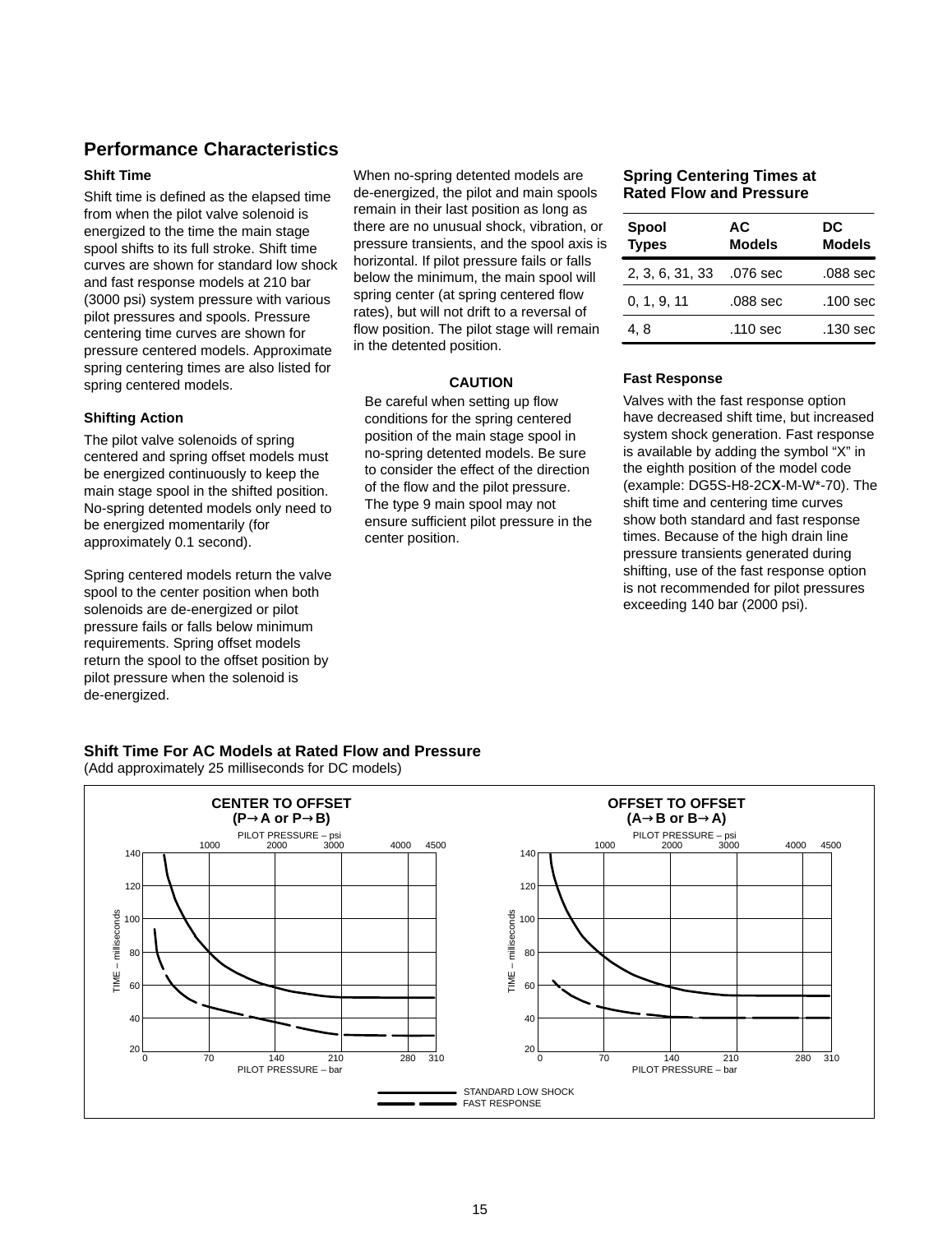# **Spool Type and Center Position**

| Spool<br><b>Type</b> | <b>Center</b><br><b>Position</b>       | Spool<br><b>Type</b>       | <b>Center</b><br><b>Position</b>       | Spool<br><b>Type</b>     | <b>Center</b><br><b>Position</b> | Spool<br><b>Type</b> | <b>Center</b><br><b>Position</b> |
|----------------------|----------------------------------------|----------------------------|----------------------------------------|--------------------------|----------------------------------|----------------------|----------------------------------|
| $\mathbf 0$          | B<br>A<br>$\overline{\mathsf{r}}$<br>P | $\sqrt{3}$                 | B<br>A<br>P<br>т                       | 8<br>(Open<br>Crossover) | $\, {\bf B}$<br>Α<br>P<br>T      | 31                   | B<br>A<br>P                      |
| 1                    | B<br>A<br>P<br>T                       | 4<br>(Closed<br>Crossover) | B<br>$\mathsf{A}$<br>P<br>$\mathbf{T}$ | $\boldsymbol{9}$         | B<br>Α<br>P                      | 33                   | A B<br>P<br>т                    |
| $\overline{2}$       | B<br>Α<br>ᆂ<br>P<br>Т                  | $\,6$                      | B<br>A<br>P<br>т                       | 11                       | B<br>A<br>ᅩ<br>P<br>т            |                      |                                  |

# **Minimum Pilot Pressure Requirements**

|                                                |                                        | Minimum Pilot Pressure bar (psi)                   |                                                                                                                    |  |
|------------------------------------------------|----------------------------------------|----------------------------------------------------|--------------------------------------------------------------------------------------------------------------------|--|
| Spool-Spring<br>Arrangement                    | <b>Spool Type</b>                      | <b>System Pressure Up to</b><br>310 bar (4500 psi) | For Recommended Flow at For Maximum flow Without<br><b>Malfunction at System</b><br>Pressure of 310 bar (4500 psi) |  |
| <b>Spring Centered</b><br><b>Spring Offset</b> | 0, 1, 4, 8, 9, and 11<br>(open center) | 5(75)                                              | 5(75)                                                                                                              |  |
| <b>Shift to Center</b><br>No-Spring Detented   | 2, 3, 6, 31, and 33<br>(closed center) | 8(120)                                             | 10 (150)                                                                                                           |  |

# **Application Guidance**

The pilot pressure stated is based on internally piloted and externally drained models in which the pilot pressure is equal to pressure at the "P" port. With models having open center spools, pilot pressure can be assured by imposing a back pressure of at least the required minimum pilot pressure at the tank outlet connection (this back pressure will be present at cylinder ports if the spool type is 0, 1, 9, or 11), or by using an integral check valve that will not impose the additional pressure at the cylinder ports (see integral check valve note). Normally, internal pilot pressure for closed center spools is readily available. When pilot pressure from a separate source is required for either open or closed center spools, an external connection in the valve can be provided. (Add "E" to the model code.)

## **NOTE**

Surges of oil in a common pilot valve drain line serving these and other valves can be of sufficient magnitude to cause inadvertent shifting of these valves. This is particularly critical in the no-spring detented type valves. Separate tank lines or a vented drain manifold with a continuous downward path to tank is necessary.

Any sliding spool, if held shifted under pressure for long periods of time, may stick and not spring return due to fluid residue formation (silting) and, therefore, should be cycled periodically to prevent this from happening.

When using as other than a normal four-way valve, consult your local Vickers representative.

## **Mounting Position**

No-spring detented type valves must be installed with the longitudinal axis horizontal for good machine reliability. Mounting position of spring centered and spring offset valves is unrestricted provided that the pilot pressure is maintained as required. (Spring offset valves do not have a spring in the main spool section.)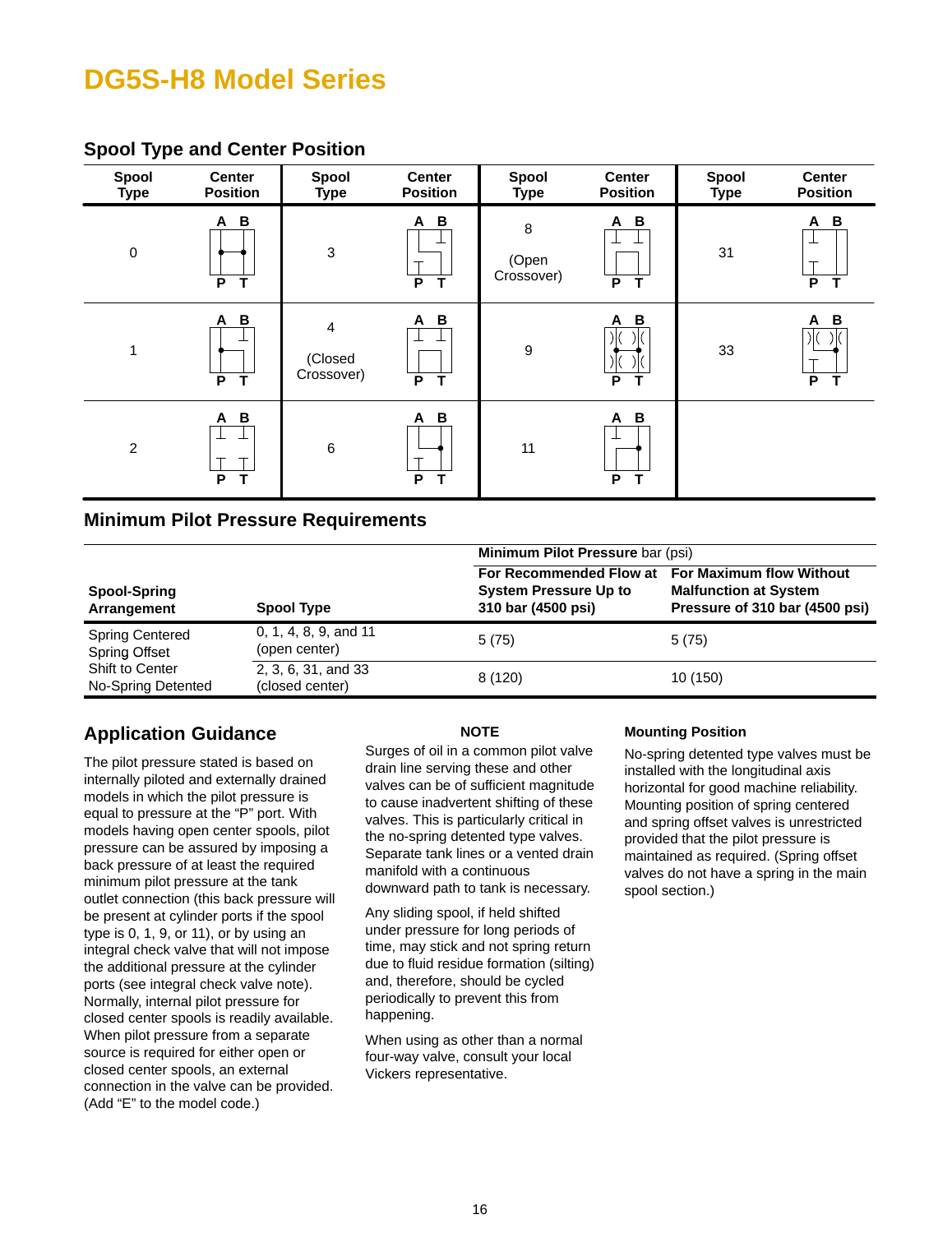# **Graphical Symbols**



# **Flow Ratings**

|                                             |                       | Recommended                                                    | <b>Maximum Flow Without Malfunction at:</b> |                                     |                                                       |  |
|---------------------------------------------|-----------------------|----------------------------------------------------------------|---------------------------------------------|-------------------------------------|-------------------------------------------------------|--|
| <b>Valve</b><br><b>Type</b>                 | Spool<br>Type         | <b>Flow Capacity at</b><br>210 bar (3000 psi)<br>L/min (USgpm) | 70 bar (1000 psi)<br>L/min (USgpm)          | 140 bar (2000 psi)<br>L/min (USgpm) | 210 to 310 bar<br>(3000 to 4500 psi)<br>L/min (USgpm) |  |
| Spring Offset 'A'                           | 0, 2, 6, 9, 33        | 265 (70)                                                       | 530 (140)                                   | 530 (140)                           | 530 (140)                                             |  |
| <b>Spring Centered</b>                      | 0, 2, 3, 4, 6, 31, 33 | 265 (70)                                                       | 530 (140)                                   | 530 (140)                           | 530 (140)                                             |  |
| Single Solenoid 'B'                         | 1, 11                 | 265 (70)                                                       | 530 (140)                                   | 530 (140)                           | 454 (120)                                             |  |
| Spring Centered 'C'<br><b>Spring Offset</b> | 8                     | 265 (70)                                                       | 530 (140)                                   | 530 (140)                           | 530 (140) <sup>+</sup>                                |  |
| Shift to Center 'F'                         | 9                     | 265 (70)                                                       | 265 (70)                                    | 340 (90)                            | 380 (100)                                             |  |
| No-Spring Detented<br>ʻN'                   | 0, 2, 6, 9, 33        | 265 (70)                                                       | 530 (140)                                   | 530 (140)                           | 530 (140)                                             |  |

† Fast valve switching of large oil volumes without adequate decompression circuitry can develop instantaneous flows well above maximum ratings. Type 4 and 8 spools may spin within body causing unusual valve body wear. With this and other spool types, valve malfunction may occur. Where these applications exist use DG5S-H8\*-61/71 designs for special 4C/8C anti-spin spools/springs.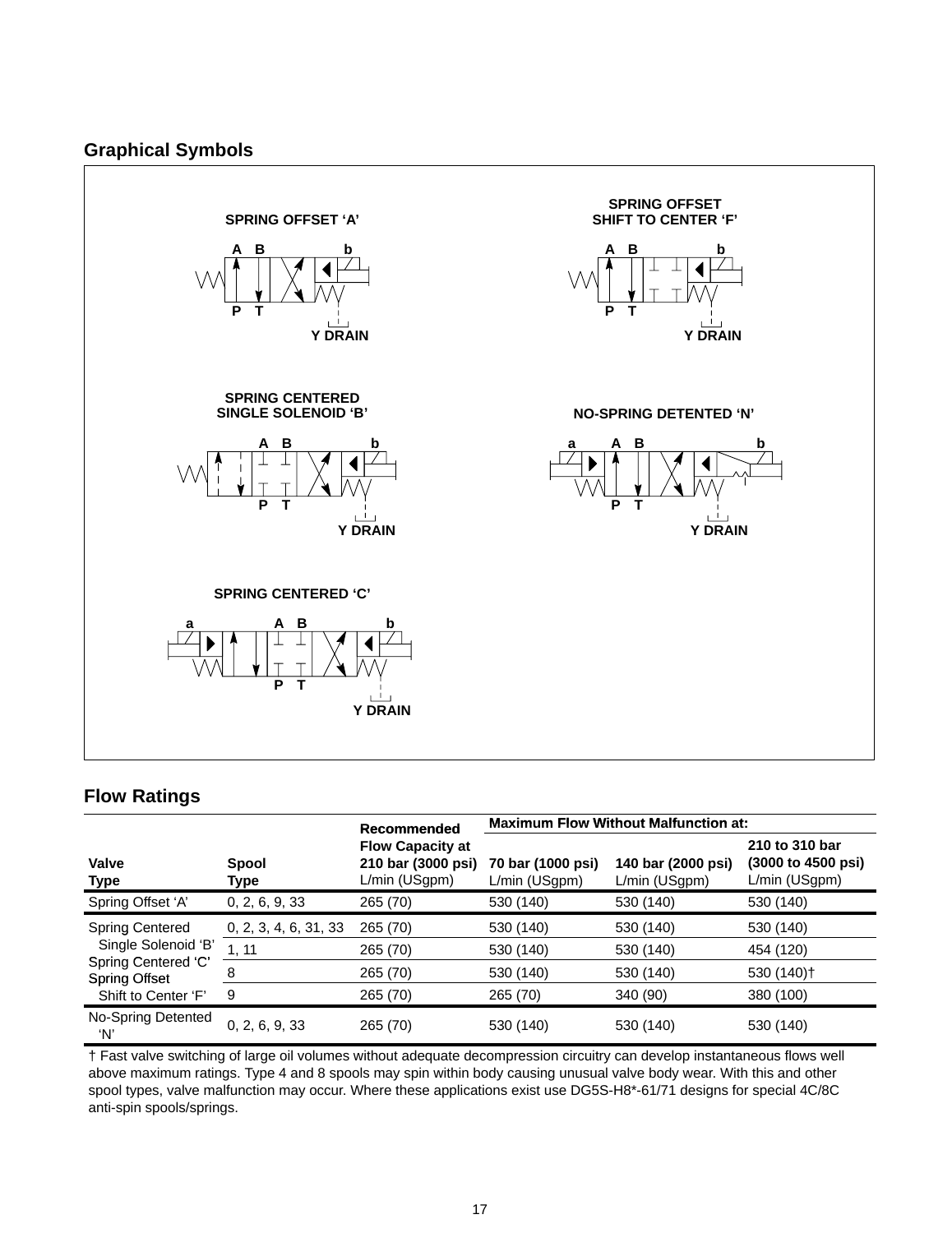# **Pressure Drop**

The following table lists the appropriate pressure drop curve between ports for each spool type.

| Spool        | <b>Pressure Drop Curve Number</b> |                  |                   |                   |                            |  |
|--------------|-----------------------------------|------------------|-------------------|-------------------|----------------------------|--|
| <b>Type</b>  | $P \rightarrow A$                 | $B\rightarrow T$ | $P \rightarrow B$ | $A \rightarrow T$ | $P\rightarrow T$ On Center |  |
| $\mathbf{I}$ | 2                                 | 3                | $\mathfrak{p}$    | 3                 | 2                          |  |
|              |                                   |                  | $\mathfrak{p}$    | 3                 | 5                          |  |
| 2            |                                   | 2                |                   | 3                 |                            |  |
| 3            |                                   | 2                |                   | 4                 |                            |  |
| 4            | 2                                 | 4                | 2                 | 4                 | 6                          |  |
| 6            |                                   | 4                |                   |                   |                            |  |
| 8            | 2                                 | 4                | 2                 |                   | 6                          |  |
| 9            | $\mathcal{P}$                     | 3                | $\mathfrak{p}$    | 4                 |                            |  |
| 11           | $\overline{2}$                    |                  |                   | 3                 | 5                          |  |
| 31           |                                   | 4                |                   | 2                 |                            |  |
| 33           |                                   | 2                |                   | 3                 |                            |  |

For example, to find the pressure drop from "P" to "B" for a valve with a type 2 spool, first locate 2 in the Spool Type column. The reference curve number at the intersection of the type 2 row and the P→B column is 1.

The pressure drop curves give approximate pressure drop  $(\Delta P)$  when passing 21 cSt (100 SUS) fluid(s) having 0.865 specific gravity (G). To calculate the pressure drop for any other specific gravity  $(G_1)$ , use the formula  $\Delta P_1 = \Delta P(G_1/G)$ . For any other viscosity, the pressure drop will change as follows:

| Viscosity<br>cSt (SUS) | Percentage of $\Delta P$<br>(approx.) |  |
|------------------------|---------------------------------------|--|
| 14 (75)                | 93                                    |  |
| 32 (150)               | 111                                   |  |
| 43 (200)               | 119                                   |  |
| 54 (250)               | 126                                   |  |
| 65 (300)               | 132                                   |  |
| 76 (350)               | 137                                   |  |
| 86 (400)               | 141                                   |  |

# **Pressure Drop Curves**

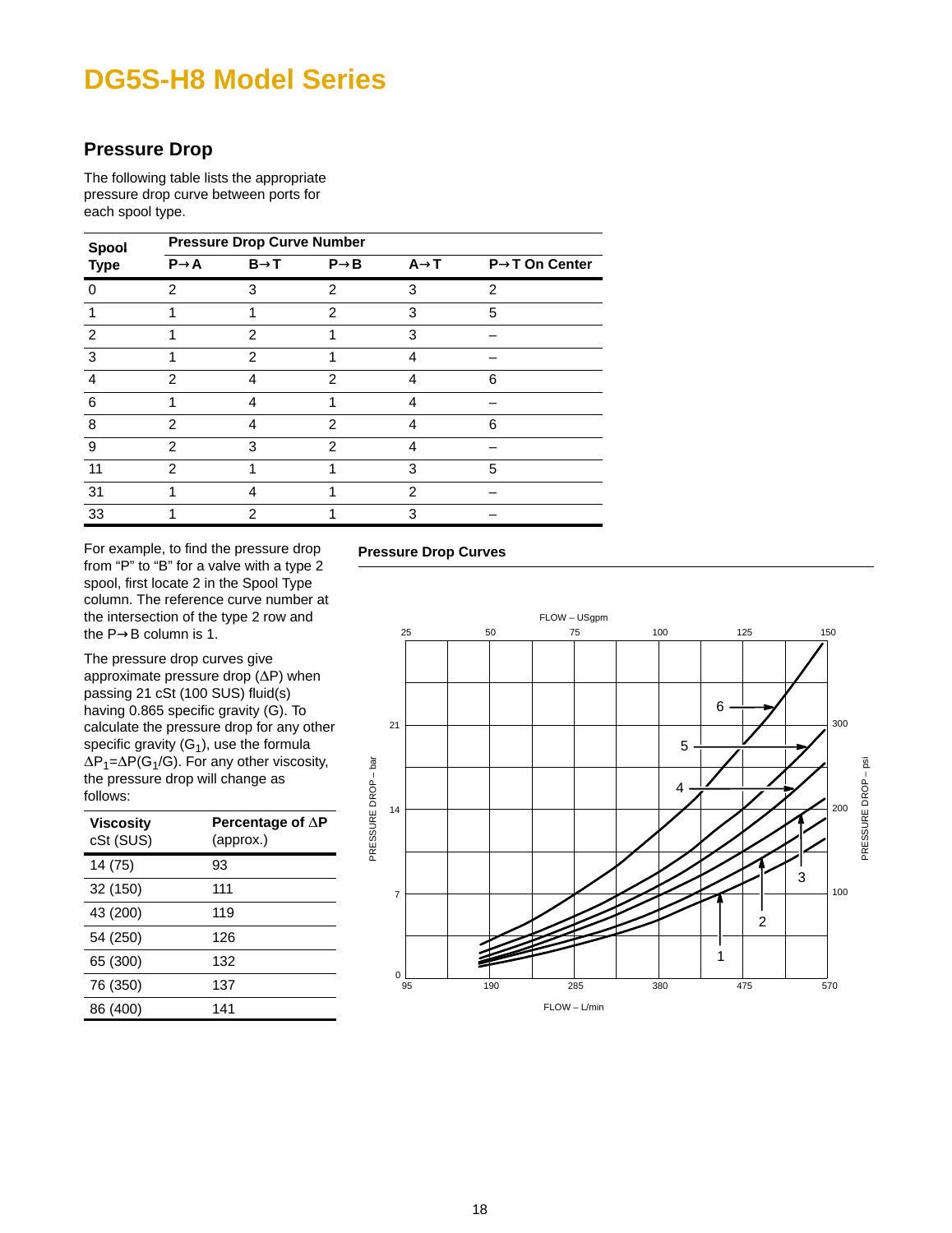# **Dimensions in mm (inches)**

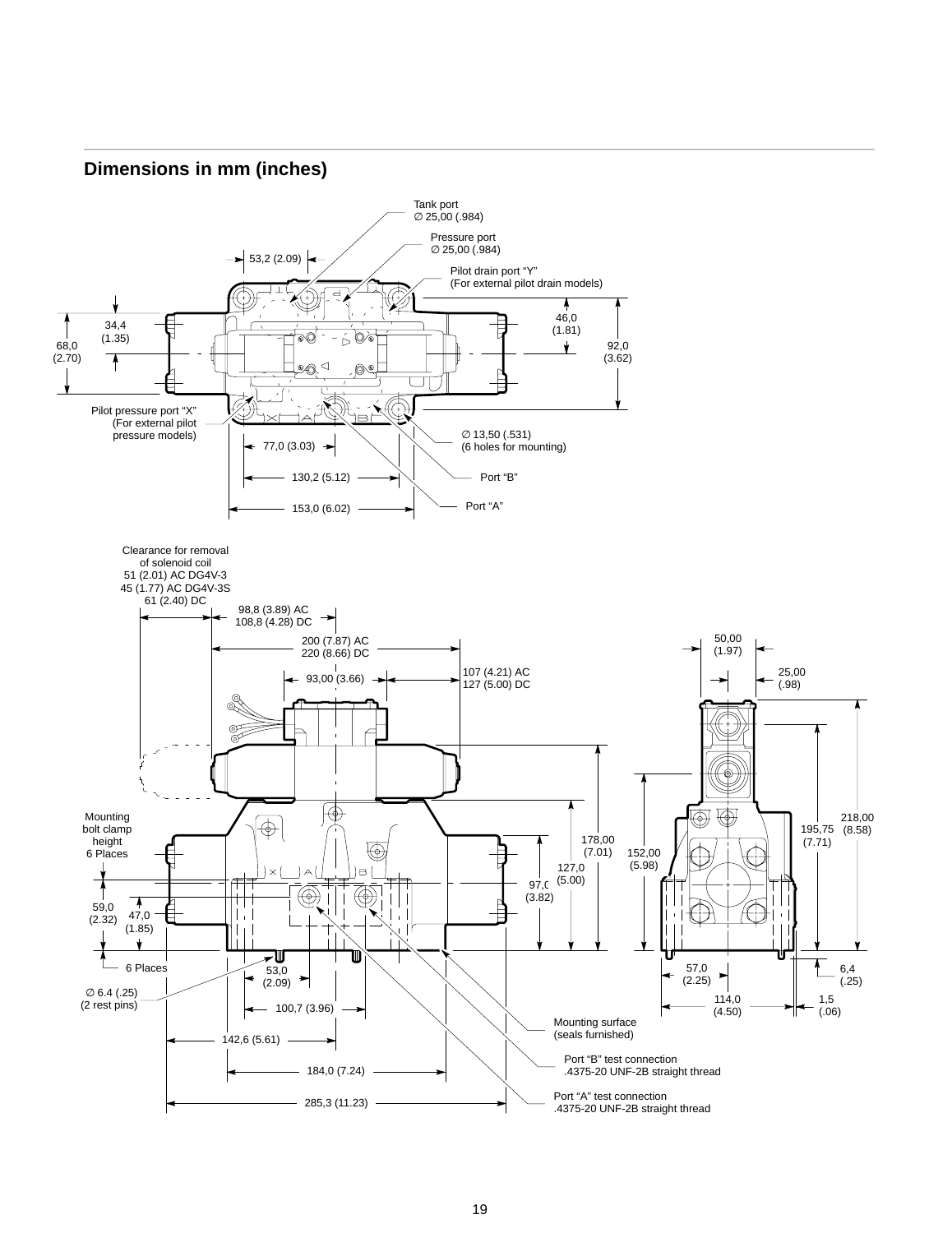# **Pilot Choke and Stroke Adjustments**

## **Pilot Choke Adjustment(s)**

Pilot choke is adjusted by backing off locknuts and turning adjusting screws inward (clockwise) to decrease rate of spool travel and outward (counterclockwise) to increase the rate. Pilot oil for models with this feature should be taken from a source having a constant pressure. See spool control modifications in model code

# **Stroke Adjustment(s)**

Stroke adjustment limits movement of the main stage spool. Backing off the jam nut and turning the adjusting screw inward (clockwise) decreases spool stroke. See spool control modifications in model code.



# **Pilot Valve Port Restrictor Plugs**

Restrictor plugs are available for use in ports P, T, A, or B. These can be used for restricting flow or for circuit dampening. Restrictor plugs are not recommended for use above 210 bar (3000 psi) system pressure.

| Part<br>Number† | Orifice $\varnothing$ | Model<br>Code |
|-----------------|-----------------------|---------------|
| 694353          | Blank                 | *00           |
| 694341          | 0,30(0.012)           | *03           |
| 694342          | 0,60(0.024)           | *06           |
| 694343          | 0,80(0.030)           | *08           |
| 694344          | 1,00 (0.040)          | $*10$         |
| 694345          | 1,30 (0.050)          | *13           |
| 694346          | 1,50 (0.060)          | $*15$         |
| 694347          | 2,00 (0.080)          | *20           |
| 694348          | 2,30 (0.090)          | *23           |



– Available in multiples of 25 per part

number

\* – P, T, A, or B as required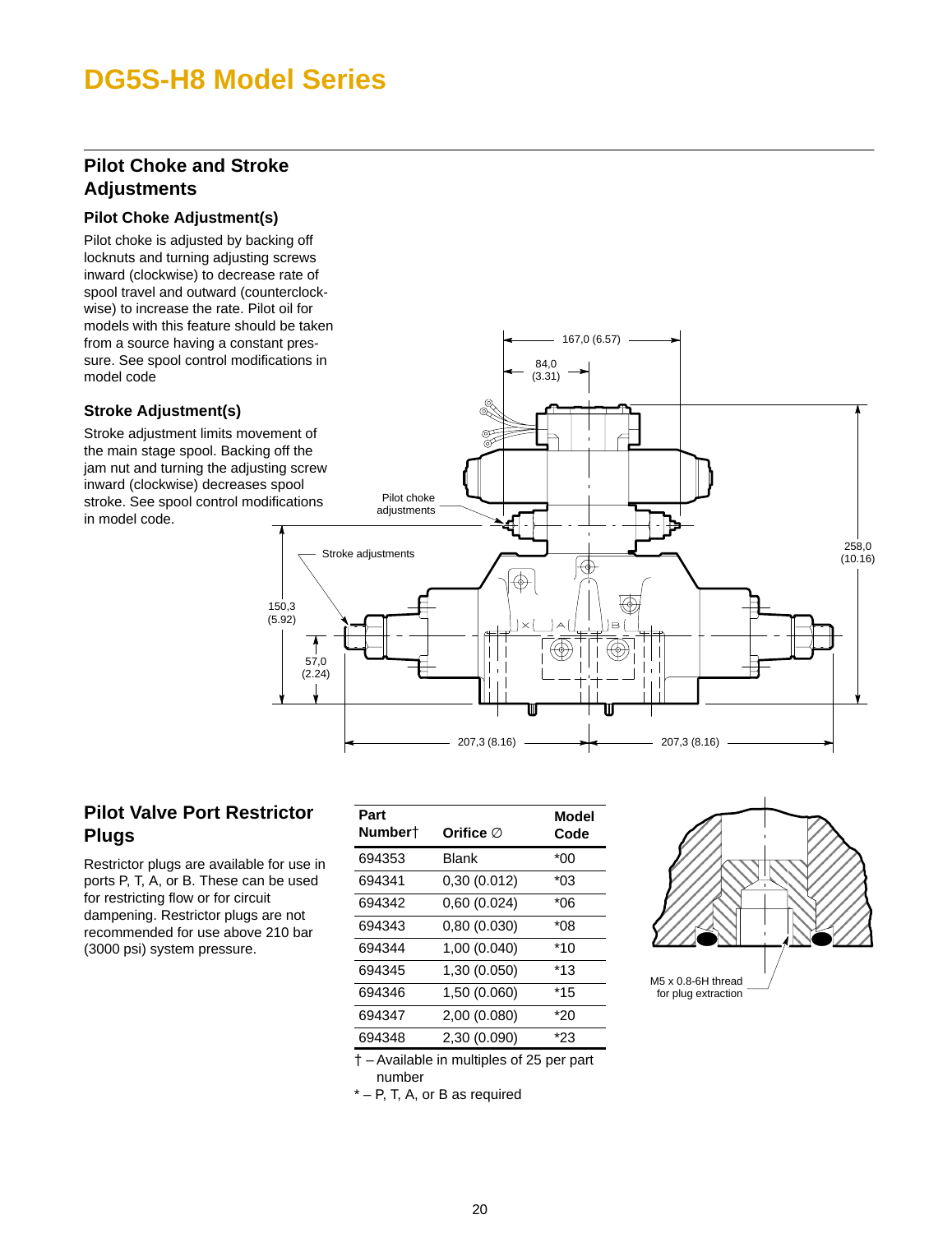# **Optional Features**

## **Integral Check Valves**

### **For Internal Pilot Pressure:**

An integral pressure port check is required for "internally piloted" valves with open center spools (0, 1, 4, 8, 9, and 11). The pilot pressure generated is the total of the "P→T" drop through the valve in the center condition, the pressure drop through the check valve, and the pressure at the tank port. For proper operation, the total pressure drop must be greater than the minimum required pilot pressure (see chart).

### **To Prevent Load Drop:**

A check valve in the pressure port can be used to prevent reverse flow from a cylinder port to the pressure port.

Ffor minimum pilot pressure table see page 16

## **Pressure Drop Across Check Valve**

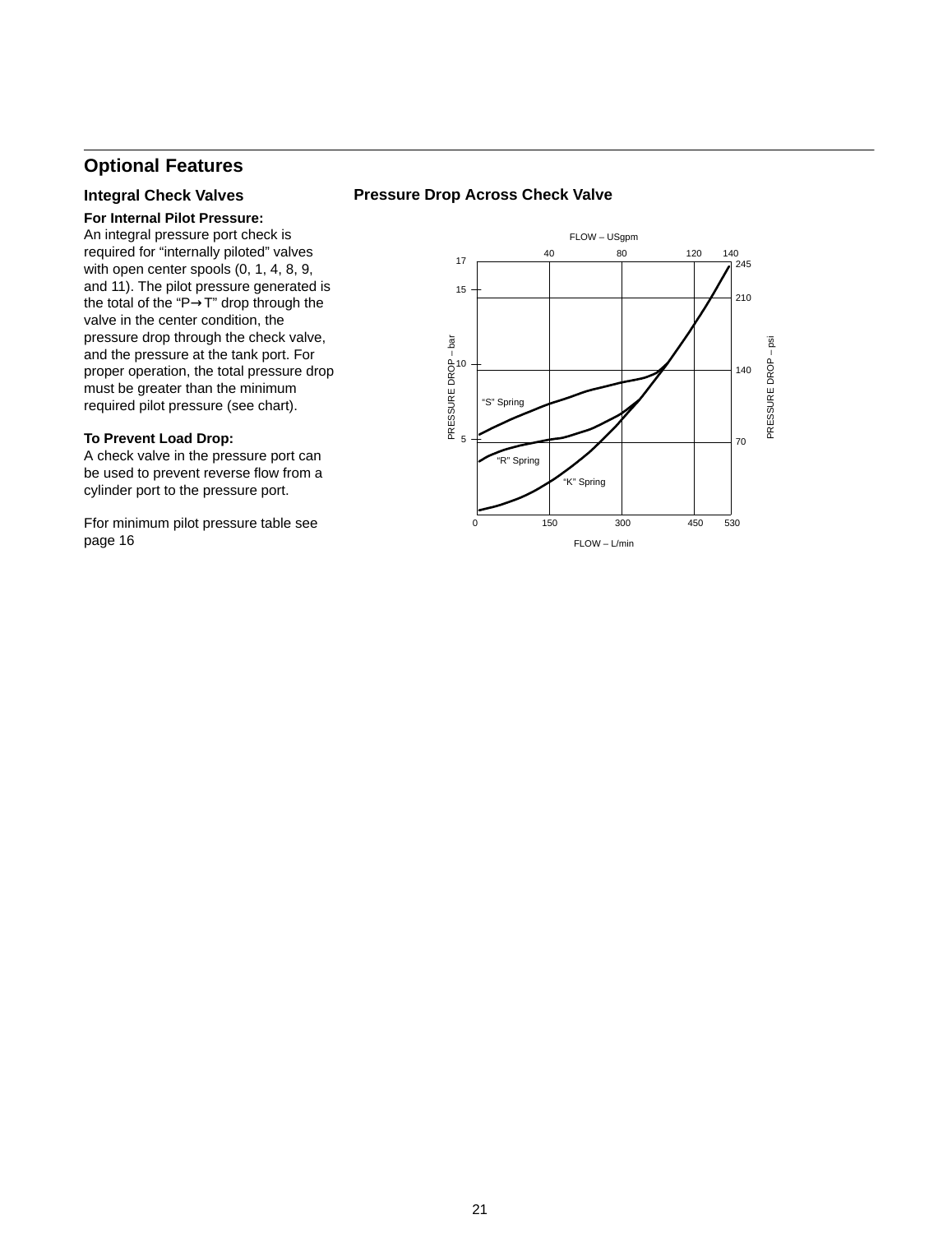# <span id="page-21-0"></span>**Accessories and Weights**

# **Mounting Subplates**



| Model         | "E" Thread   | Tubing O.D. | "F" Diameter | <b>Weight</b> (approx.) |
|---------------|--------------|-------------|--------------|-------------------------|
| DGSM-8-10-T12 | 1.0625-12 UN | .750        | 23,79 (.937) |                         |
| DGSM-8-10-T16 | 1.3125-12 UN | 1.000       |              | 4,9 kg. (11 lb.)        |
| DGSM-8-10-T20 | 1.6250-12 UN | 1.250       | 24,61 (.969) |                         |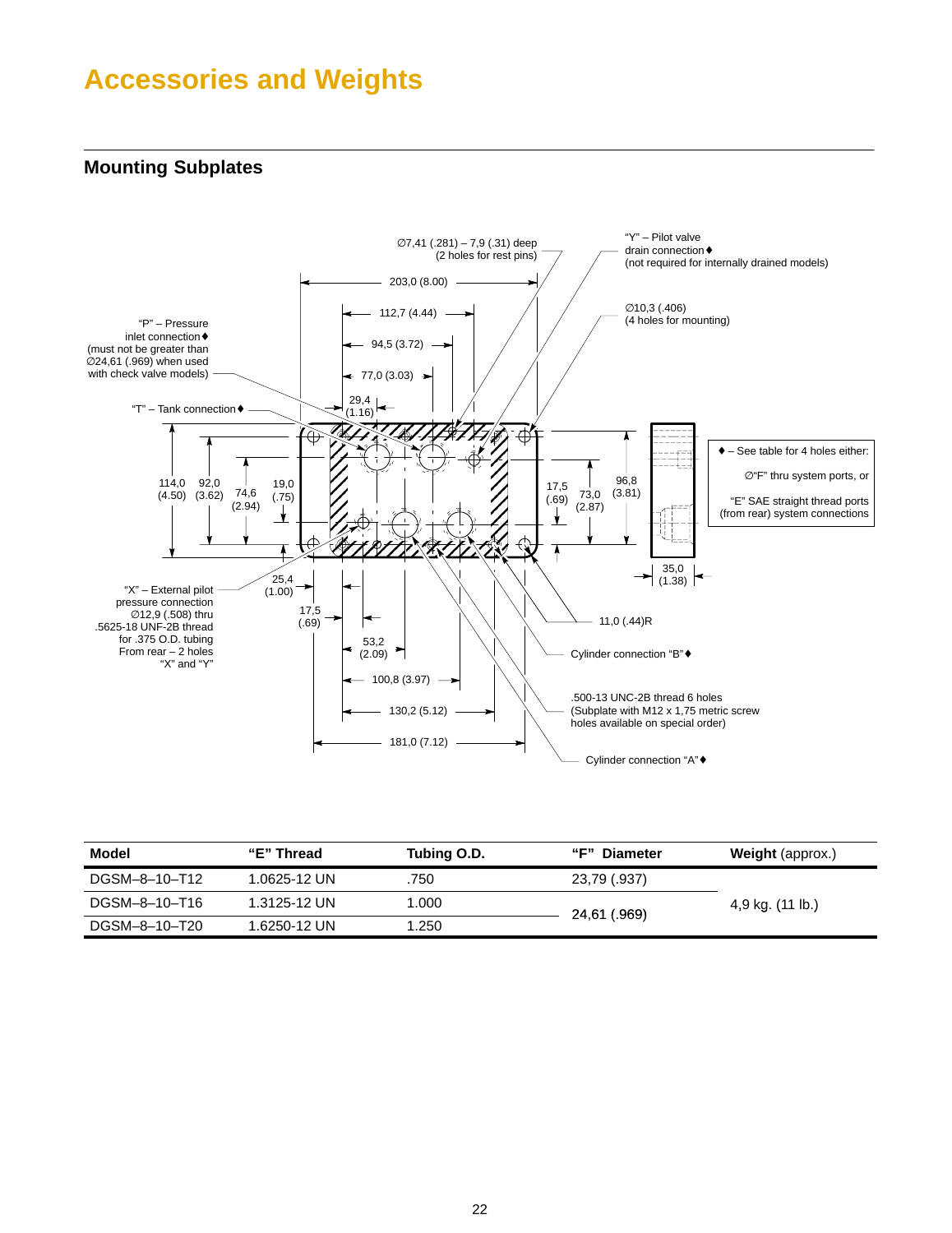# **Bolt Kits**

Bolt kits are used for mounting valves to a subplate or manifold. Valves, subplates, and mounting bolts must be ordered separately.

Two center mounting bolts are optional. All six bolts are recommended for

### **Model and Assembly Numbers**

maximum seal life at pressures of 140 bar (2000 psi) and higher.

When a subplate is not used, a machined pad (as indicated by subplate shaded area) must be provided for mounting. The pad must be flat within 0,0013 mm (0.0005 inch) and smooth

within 1,6  $\mu$ m (63 microinch). If mounting bolts are provided by the customer, they should be SAE grade 7 or better.

The maximum recommended mounting bolt torque is 79 N-m (700 lb (f) in).

| <b>Model Series</b> | <b>Kit Model Number</b>   | Quantity | Thread Size $\times$ Length | <b>Assembly Number</b> |
|---------------------|---------------------------|----------|-----------------------------|------------------------|
| <b>DG5S-8</b>       | BKDG06635 (inch bolts)    |          | $.500-13 \times 2.50"$      | 255635                 |
|                     | BKDG8655M (metric bolts)  |          | $M12 \times 65$ mm          | 255655                 |
| DG5S-H8             | BKDGH06618 (inch bolts)   |          | .500-13 UNC $\times$ 3.00"  | 255618                 |
|                     | BKDGH8658M (metric bolts) | 6        | $M12 \times 80$ mm          | 255658                 |

# **Valve Weights**

| <b>Model Series</b> | <b>Pilot Valve Solenoids</b><br><b>Additional Features</b> |                                               | Weight kg (lbs) |
|---------------------|------------------------------------------------------------|-----------------------------------------------|-----------------|
|                     |                                                            |                                               | 14,5 (32)       |
|                     | 2                                                          |                                               | 15,0(33)        |
|                     | 2                                                          | Pressure centered                             | 16,8 (37)       |
| <b>DG5S-8</b>       | $\overline{2}$                                             | Pilot choke (meter out)                       | 16,1 (35.5)     |
|                     | $\overline{2}$                                             | Stroke adjustment (one end)                   | 15,7 (34.5)     |
|                     | $\overline{2}$                                             | Stroke adjustment (both ends)                 | 16,4 (36)       |
|                     | 2                                                          | Pilot choke and stroke adjustment (both ends) | 17,5 (38.5)     |
|                     |                                                            |                                               | 16,8 (37)       |
|                     | $\mathcal{P}$                                              |                                               | 17,3(38)        |
|                     | $\overline{2}$                                             | Pilot choke (meter out)                       | 18,4 (40.5)     |
| DG5S-H8             | $\mathfrak{p}$                                             | Stroke adjustment (one end)                   | 17,8 (39)       |
|                     | $\overline{2}$                                             | Stroke adjustment (both ends)                 | 18,2 (40)       |
|                     | 2                                                          | Pilot choke and stroke adjustment (both ends) | 19,3 (42.5)     |

# **Installation and Application Data**

# **Fluids and Seals**

The use of synthetic fire resistant fluids requires valve with special seals (fluorocarbon).

Add prefix "F3" to model number when phosphate ester fluids or their blends are to be used. Water glycol, water-in-oil emulsions, and petroleum oil may be used with standard (Buna-N) seals. Refer to Vickers data sheet I-286-S, "Hydraulic Fluid and Temperature Recommendations for Industrial Machinery" for fluid and temperature recommendations. Pilot valve has "F3" seals (fluorocarbon) as standard. All internal seals in main stage are also "F3" seals. Mounting face seals are standard (Buna-N) seals.

# **Electrical Information**

Refer to Vickers publication GB-C-2015B for details on solenoids, solenoid indicator lights, terminal strips, German DIN Standard 43650 plugs, Vickers "Insta-Plugs", and NFPA Standard T3.5.29-1980 electrical connectors.